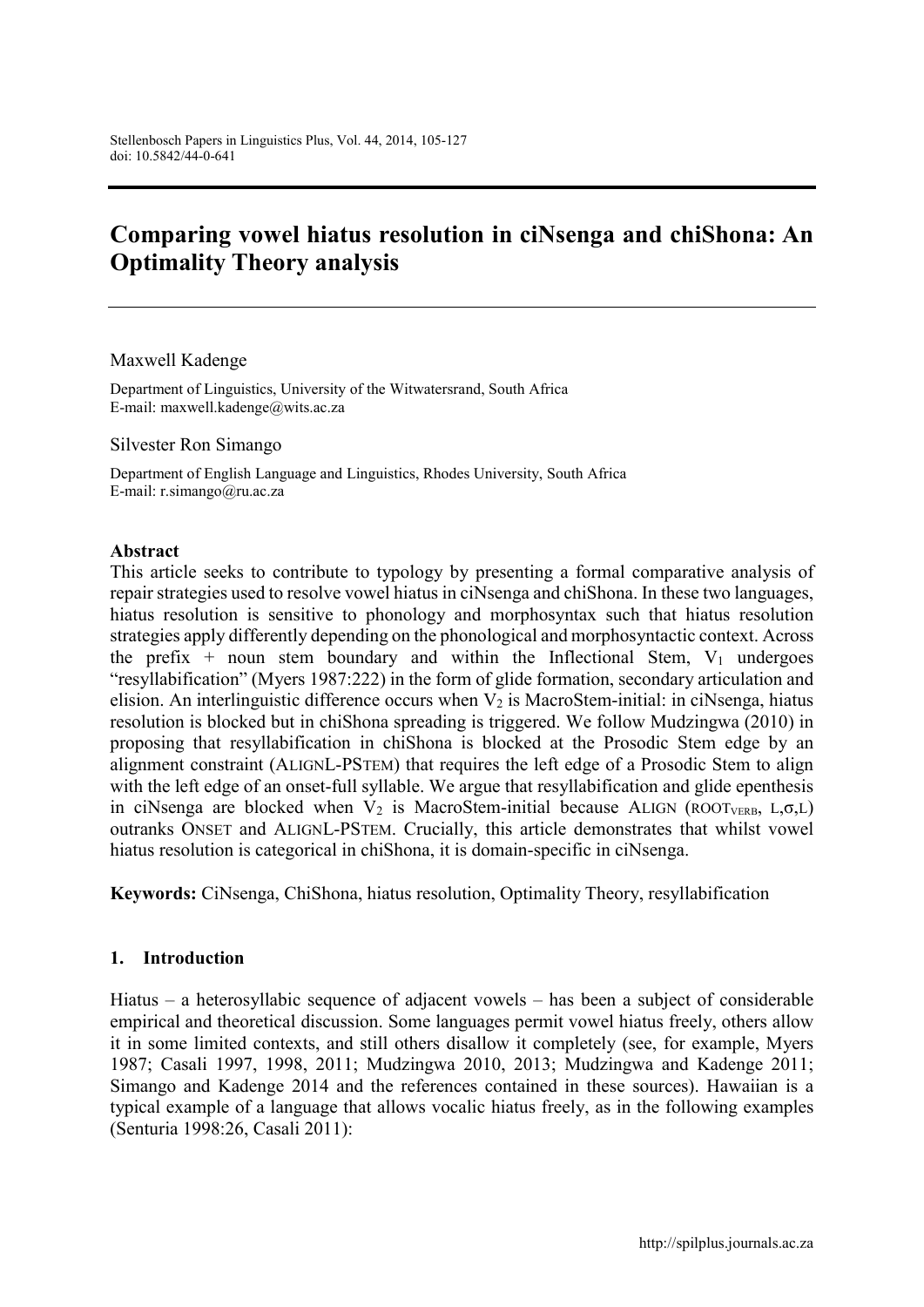| (1) | [ko.a.na] | 'space'     |
|-----|-----------|-------------|
| (2) | [ku.a]    | 'back'      |
| (3) | [hu.ina]  | 'sum'       |
| (4) | [ko.e.na] | 'remainder' |

Like most southern Bantu languages, ciNsenga and chiShona have highly agglutinative morphology, and morphosyntactic concatenation (both prefixation and suffixation) often results in vocalic hiatus, i.e.  $V_1$ ,  $V_2$  sequences in which  $V_2$  is onsetless. Onsetless syllables are marked and the resolution of vocalic hiatus is generally attributed to the high ranking markedness constraint ONSET, which requires syllables to have onsets, thus disallowing heterosyllabic  $V_1$ ,  $V_2$  sequences which would arise where hiatus is maintained (Casali 2011, Ito 1989, Prince and Smolensky 2004).

Repair strategies for resolving vowel hiatus include glide formation, secondary articulation, elision, coalescence, consonant epenthesis and diphthong formation (Casali 1997, 1998, 2011; Mtenje 2007; Mudzingwa 2013; Simango and Kadenge 2014). The main aim of this article is to present a formal comparative analysis of hiatus resolution strategies that are active in ciNsenga and chiShona, showing under what circumstances potential vocalic hiatus occurs, how it is resolved and the constraints involved in different morphosyntactic and phonological contexts.

It is common to find two or more different hiatus resolution strategies at work in the same language (Casali 2011). Independent studies have shown that vocalic hiatus is dispreferred in ciNsenga (Simango and Kadenge 2014) and chiShona (Kadenge 2010; Mudzingwa 2010, 2013; Mudzingwa and Kadenge 2011). CiNsenga uses three repair strategies to resolve hiatus, namely glide formation, secondary articulation and elision (Miti 2001, Simango and Kadenge 2014), while chiShona uses five repair strategies: glide formation, secondary articulation, elision, vowel coalescence and glide epenthesis (Kadenge 2010, Mudzingwa 2010, Mudzingwa and Kadenge 2011). As will become clearer below, the two languages show that different repair strategies are operative in different morphosyntatic and phonological contexts. For example, in chiShona, hiatus in nominals – i.e. across the prefix + stem boundary – is resolved by glide formation, secondary articulation and elision (Myers 1987, Mkanganwi 1995, Mudzingwa 2010, Mudzingwa and Kadenge  $2013$ <sup>1</sup>. The same resyllabification strategies apply in verbs but exclusively within the Inflectional Stem, across the subject prefix and tense-aspect-mood (TAM) boundary (Myers 1987, Downing and Kadenge 2014). Across Prosodic Stem boundaries, hiatus is resolved through glide epenthesis (Mudzingwa 2010, Downing and Kadenge 2014). Within the clitic-group, hiatus is resolved by coalescence (Harford 1997, Kadenge 2010, Mudzingwa 2010, Mudzingwa and Kadenge 2013, Mudzingwa 2013).

In ciCewa, vowel elision targets  $V_1$  in prefix positions but  $V_2$  in suffix positions (Mtenje 1992, Casali 1997)<sup>2</sup>. In chiShona, vowel elision targets  $V_1$  irrespective of whether it is part of the prefix or the stem (Mudzingwa and Kadenge 2011, Mudzingwa 2013). The elimination of vowel hiatus creates an onset for V2. As mentioned earlier, this article is focused on comparing how different morphosyntactic and phonological domains trigger different hiatus resolution strategies in ciNsenga and chiShona. We account for cross-linguistic differences between these

 <sup>1</sup> Following Fortune (1980), Mkanganwi (1995), Mudzingwa (2010) and Mudzingwa and Kadenge (2011), we use the term "nominal" here to refer to a lexical class that includes nouns, adjectives, quantitatives, enumeratives, selectors and possessive words.

<sup>&</sup>lt;sup>2</sup> But see Simango and Kadenge (2014) for a counter-argument against  $V_2$  deletion.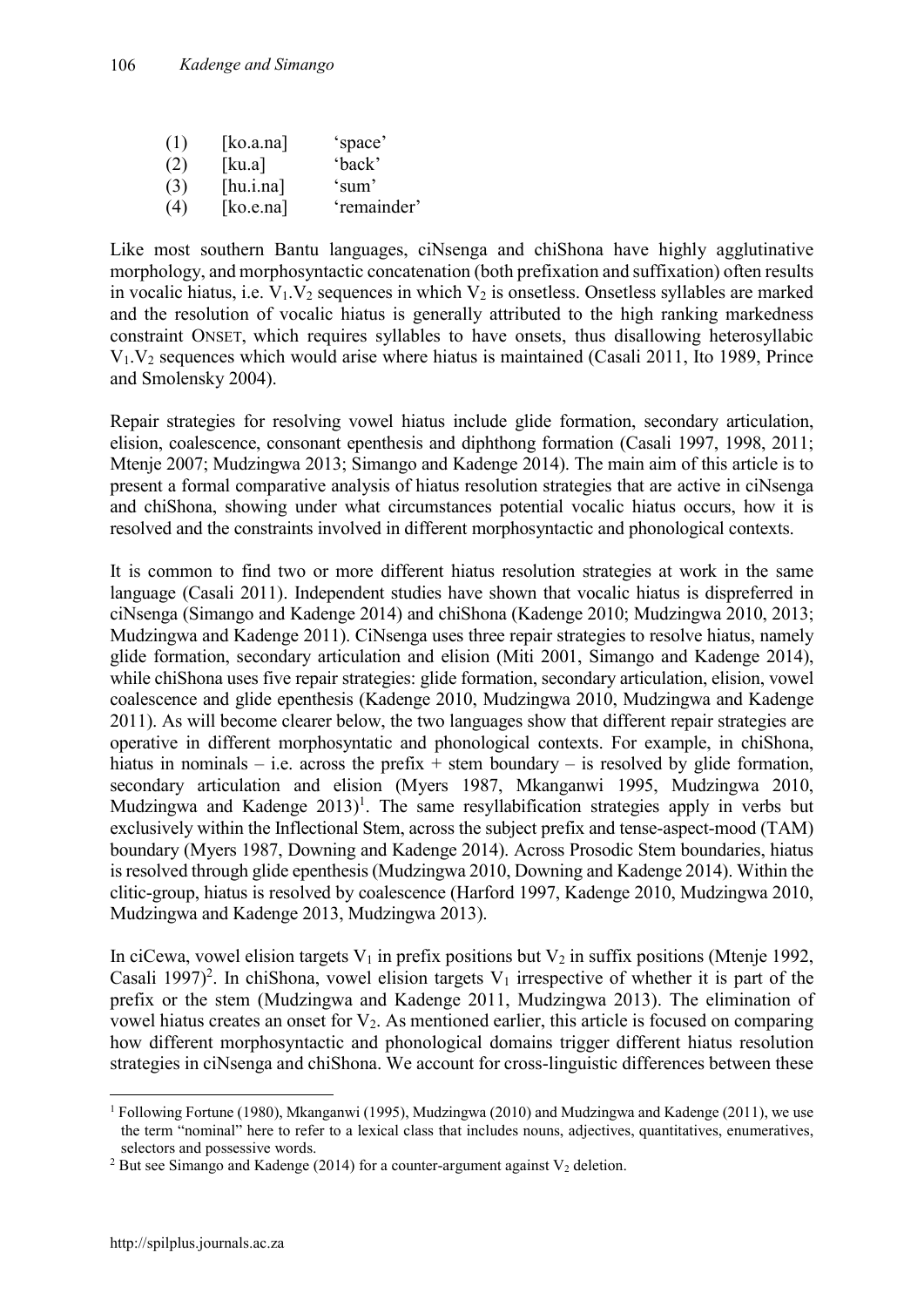two languages using the concept of 'factorial typology' which predicts that typological variation is a consequence of different rankings of the same set of constraints (Prince and Smolensky 2004).

The remainder of this article is organised as follows: §2 briefly discusses the geographical location and genetic affiliation of ciNsenga and chiShona. It also presents vocalic inventories, syllable structures and morphosyntactic characteristics of the two languages as background to the analysis. In §3 we discuss the main tenets of Optimality Theory (OT) underpinning the data analysis in this article. This is followed in §4 by a formal analysis of glide formation, secondary articulation and elision. §5 looks at vocalic hiatus across the Prosodic Stem, and §6 presents the conclusion.

### **2. Background**

CiNsenga is spoken in an area that straddles the Zambia-Malawi border around the districts of Chipata (Zambia) and Mchinji (Malawi), while chiShona is spoken mainly in the Mashonaland provinces of Zimbabwe. The variety of chiShona that we focus on in this article is chiZezuru, spoken in the Chikomba district of the Mashonaland East province; the dialect of ciNsenga that we analyse, also known as ciNgoni, is spoken by the Ngoni people. The latter originally spoke a variant of isiZulu, but the community has undergone significant language shift over time as a result of heavy influence from the Nsenga and other linguistic communities (see Simango 2006, 2012, 2013).

Like most southern Bantu languages, the vowel systems of ciNsenga and chiShona consist of five phonemic monophthongs /i e a o u/. Vowel length is non-contrastive and predictable in these languages. The vowel of the penultimate syllable is always lengthened when the word is in utterance-final position (cf. Miti 2001, Fortune 1980). Both languages do not allow closed syllables and complex onsets. Prenasalised consonants and secondary articulations in these languages constitute single C segments, not consonant clusters (see Simango and Kadenge 2014, Mkanganwi 1995, Rogers 2009 and Mudzingwa 2010 for related discussions). In both languages, prefixes typically have a (C)V pattern whereas suffixes have an invariant VC structure. Onsetless syllables occur in these languages but their occurrence is restricted to the word-initial position. In ciNsenga, unlike in chiShona, some onsetless syllables do occur wordmedially but only when  $V_2$  is MacroStem-initial.

Since different hiatus resolution strategies operate in different morphosyntatic domains, it is essential that we briefly illustrate the morphosyntatic structures of ciNsenga and chiShona nominals and verbs. A noun in Bantu languages is typically made up of a prefix  $+$  stem, as shown in Figure 1: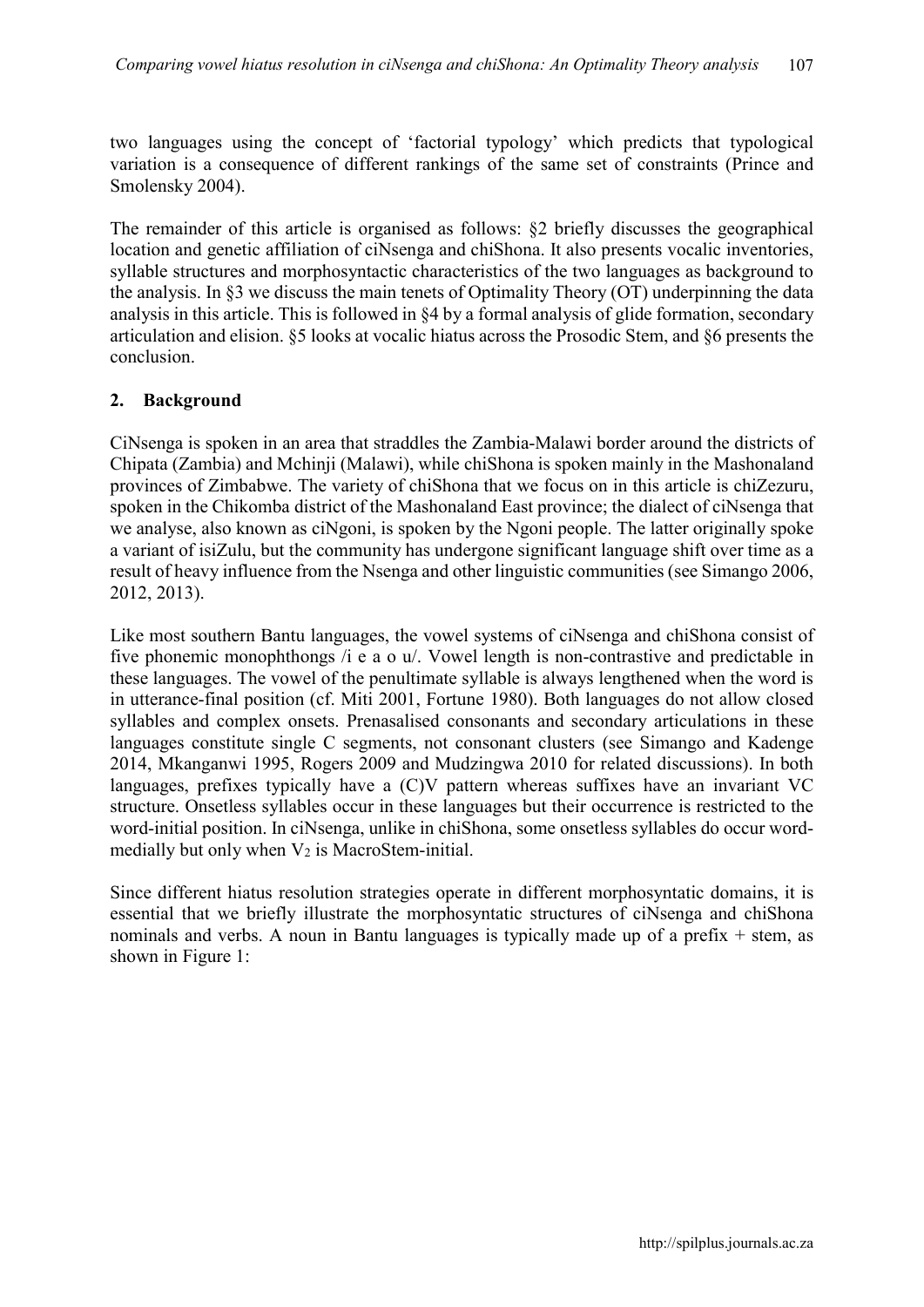

**Figure 1.** The morphological structure of the Bantu noun

One notable feature of ciNsenga and chiShona nominal prefixes is that they lack overt augments, the latter of which are found in other Bantu languages such as isiZulu and isiXhosa (see Miti 2001, Mudzingwa and Kadenge 2013). In chiShona and ciNsenga nominals, vowel hiatus across the prefix  $+$  stem domain is resolved through glide formation, secondary articulation and elision.

CiNsenga and chiShona verbs have morphosyntactic structures that are typical of Bantu languages; the complexity of Bantu verbal morphology is illustrated in Figure 2 below (Downing and Kadenge  $2014:4$ )<sup>3</sup>:



**Figure 2.** The morphological structure of the Bantu verb

There is vast phonological and morphological evidence for the various constituencies of the verb given in Figure 2 (see, for example, Myers 1987, Downing 2006, Mudzingwa 2010,

<sup>&</sup>lt;sup>3</sup> See also Good (2005), Mchombo (1999), Mudzingwa (2010), Simango (2009) and Zerbian (2012) for various versions of this representation.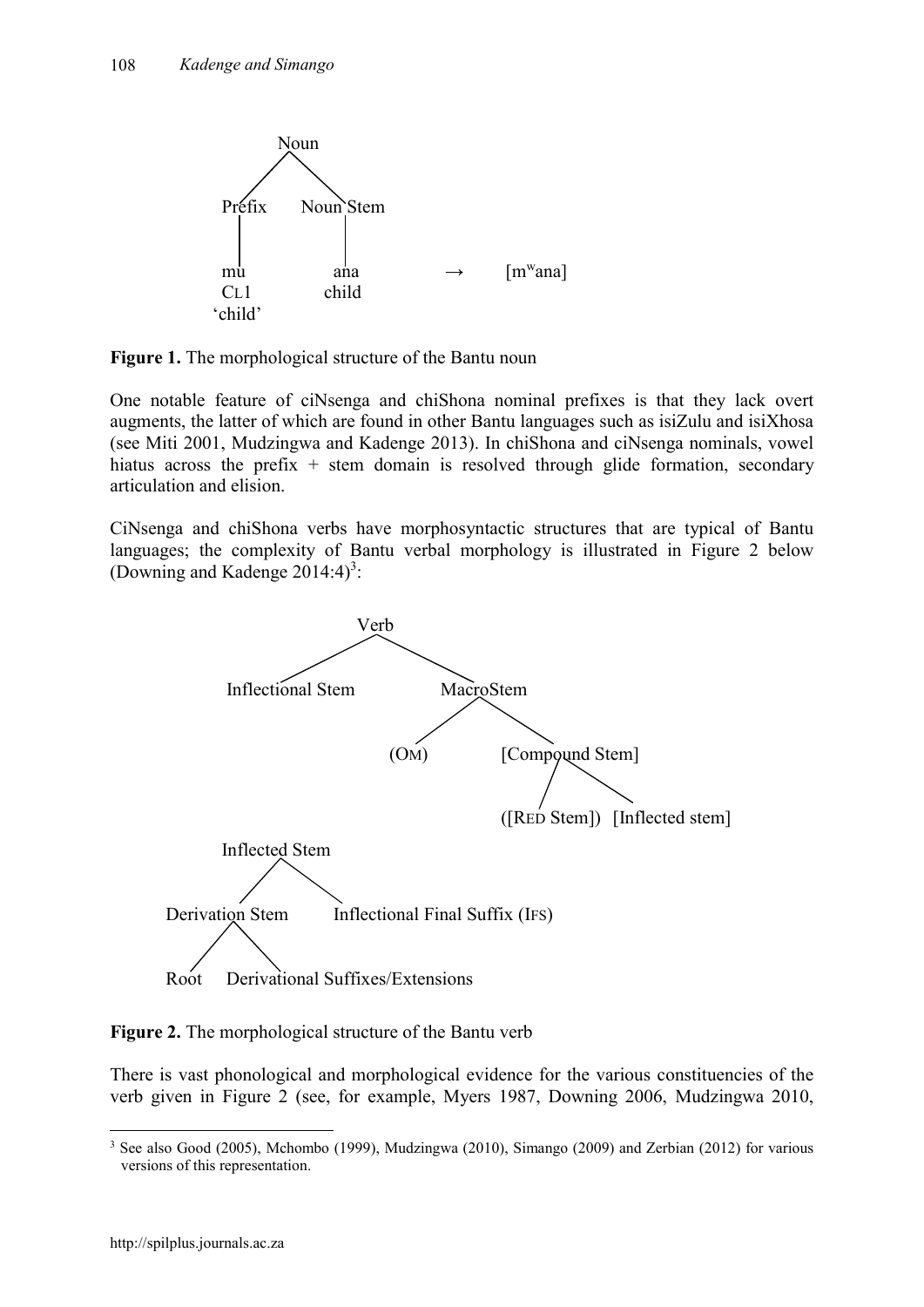Downing and Kadenge 2014). Previous studies have shown that, in Bantu languages, different morphosyntatic domains trigger different hiatus resolution strategies (see, for example, Myers 1987, Mudzingwa 2010, Simango and Kadenge 2014). The Inflectional Stem consists of subject- and TAM markers whereas the MacroStem comprises the object marker and the Inflected Verb Stem (see also Myers 1987, Mudzingwa 2010). In verbs, vowel hiatus typically occurs within the Inflectional Stem, across the subject marker and any of the TAM elements, and it is resolved through one of three resyllabification processes: glide formation, secondary articulation and elision. What is interesting is that in ciNsenga hiatus resolution is blocked across the Inflectional Stem and MacroStem boundary (Simango and Kadenge 2014) while in chiShona it is resolved through glide epenthesis (Kadenge 2010, Mudzingwa 2010, Downing and Kadenge 2014). To meaningfully account for these facts, we need to briefly sketch out the main tenets of OT which are relevant to our analysis.

### **3. Optimality Theory**

The analysis that follows is couched within OT as developed by Prince and Smolensky (2004), among many others. It also draws on analytical insights from a generative CV-phonology model of syllable structure (Clements and Keyser 1983), Moraic Phonology (Hayes 1989) and Feature Geometry (Clements and Hume 1995).

OT is a constraint-based theory which holds that Universal Grammar (UG) consists of a set of constraints on structural well-formedness and that individual grammars are constructed out of this set of constraints. One of the major formalisms of this theory that we utilise here is factorial typology which predicts that interlinguistic variation is due to different rankings of the same set of constraints. This assumption has provided fertile ground for typological research in phonology and has been expanded to other aspects of grammar in recent years. The basic principles of OT (cf. Kager 1999:17) are as follows:

- **•** UNIVERSALITY Constraints are universal
- VIOLABILITY Constraints are violable, but violation must be minimal
- **•** OPTIMALITY An Output is optimal when it incurs the least serious violations of a set of constraints, taking into account their hierarchical ranking
- DOMINATION The higher ranked of a pair of conflicting constraints takes precedence over the lowerranked one

In an OT grammar, cross-linguistic universals come about because constraints are universal, and cross-linguistic differences come about because constraints can be ranked differently. The constraints in OT fall into two broad categories, namely markedness constraints and faithfulness constraints. Markedness constraints rule out difficult or complex (marked) surface structures, while faithfulness constraints require underlying representations (inputs) and surface representations (outputs) to match. Contrast is preserved when faithfulness outranks markedness; alternations occur when markedness outranks faithfulness.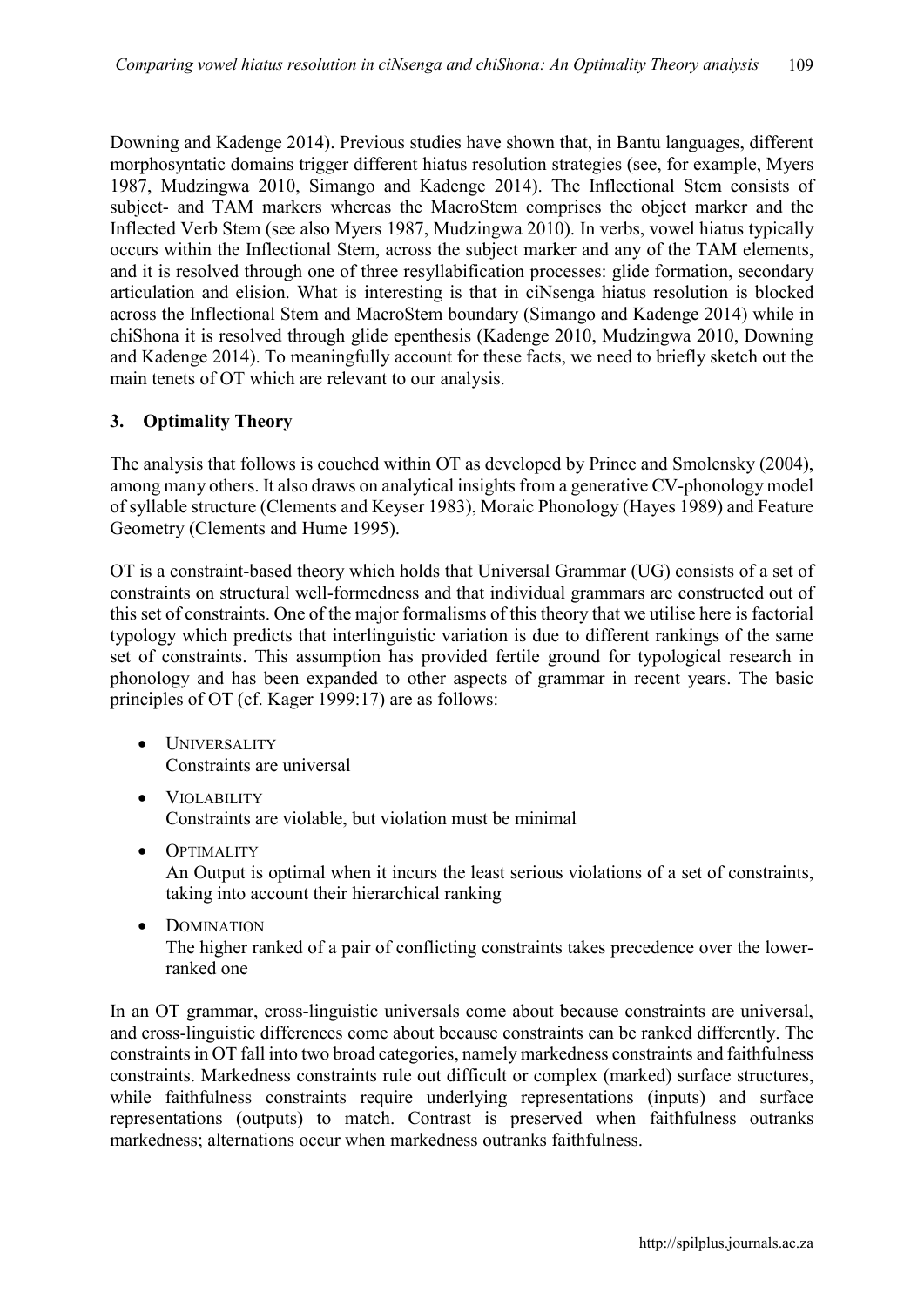Marked onsetless syllables in ciNsenga and chiShona are what trigger alternations in the form of hiatus resolution strategies. The interaction of faithfulness and markedness constraints with respect to ranking determines the optimal analysis of any given input (Prince and Smolensky 2004). The relevant constraints are motivated as required at each point in our analysis. In the following section, we examine and compare what happens when affixation creates vocalic hiatus in ciNsenga and chiShona.

### **4. Hiatus resolution in ciNsenga and chiShona: A comparison**

As mentioned previously, in ciNsenga and chiShona, vocalic hiatus is dispreferred and is resolved through glide formation, secondary articulation, deletion and spreading (glide epenthesis). We follow Rosenthall (1997), Mudzingwa (2010, 2013) and Mudzingwa and Kadenge (2011) in proposing that glide formation, which results in mora loss, is the default or primary strategy as it shows least violation of faithfulness from the input; secondary articulation, which results in moraand root-node loss, is the second best strategy because it preserves the V-Place node of  $V_1$ , while elision is the least preferred strategy because it dispenses with all the features of  $V_1$ , that is, its mora, V-Place node and root node. As will be shown in the following sections, the operations of glide formation, secondary articulation and elision in ciNsenga and chiShona are similar. In nouns and within the Inflectional Stem, hiatus is resolved through glide formation, secondary articulation and elision. However, in verbs, when  $V_2$  is stem-initial, chiShona triggers glide epenthesis and ciNsenga blocks hiatus resolution.

### **4.1 Glide formation**

Glide formation is one of the most common repair strategies for resolving vocalic hiatus in ciNsenga and chiShona. It occurs when  $V_1$  is a high vowel, and this high vowel loses its moraicity by being turned into a glide which serves as an onset for  $V_2$ . A non-high  $V_1$  is deleted without compensatory lengthening. If  $V_1$  is /i/, it is turned into the palatal glide [j]; however if  $V_1$  is /u/, it is turned into the labio-velar glide [w]. Thus, the resultant [j] and [w] are derived glides because they are surface or positional variants of underlying vowels (Rosenthall 1994). This complementary distribution is not surprising as high vowels and glides share the same feature content except that the former are moraic and the latter are not. As shown in Figure 3 below (adapted from Rosenthall 1994 and 1997), a glide is a high vocoid linked directly to the syllable node and a vowel is a high vocoid linked to a mora.



**Figure 3.** High glide/vowel distinction

Figure 4 is an illustration of the glide formation process, which involves a high vowel losing its mora or gliding before another vowel.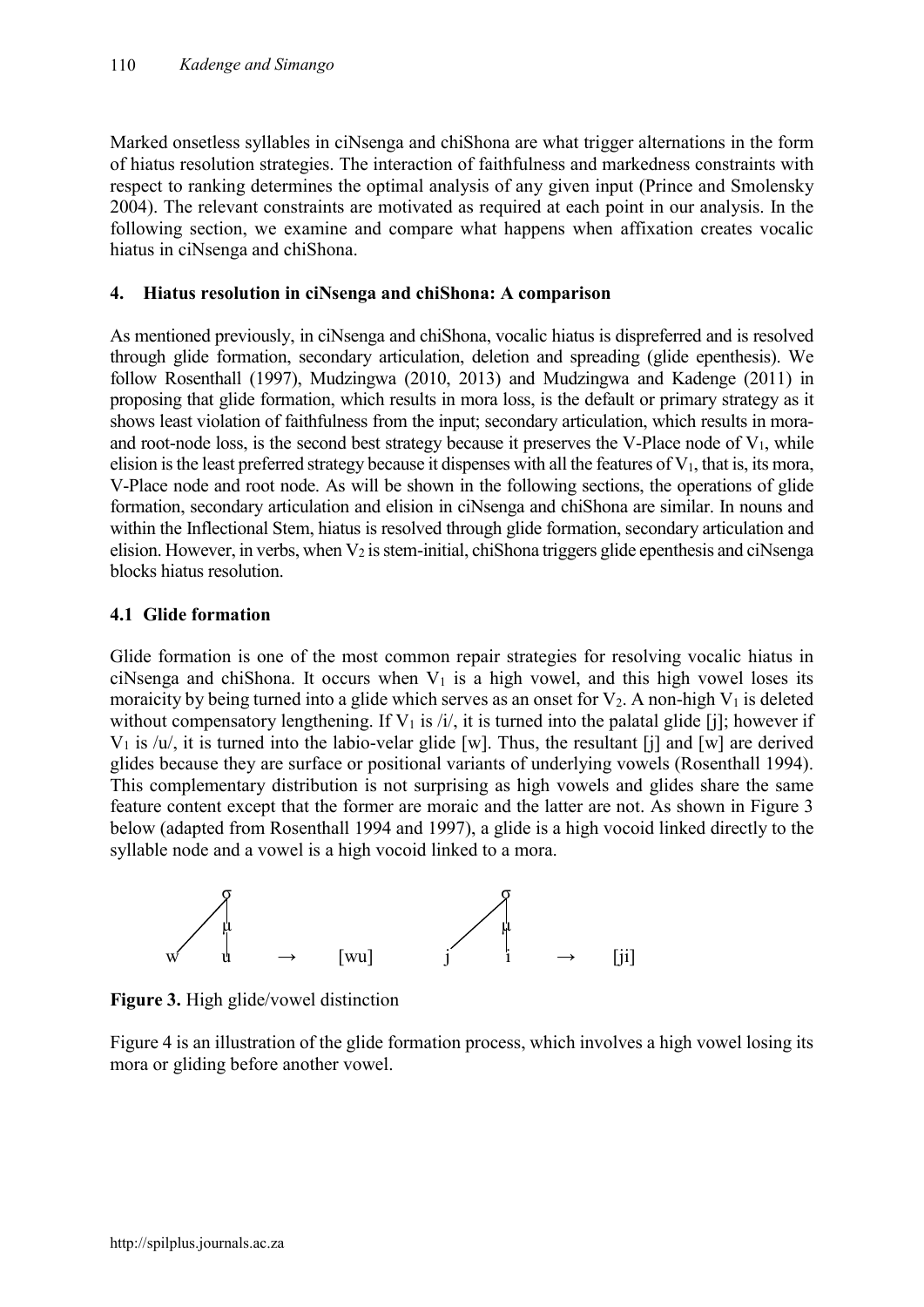

**Figure 4.** Glide formation

Glide formation occurs in the formation of possessive pronouns and quantitatives, as shown in Table 1 below. Most of these words are cognates found in ciNsenga and chiShona with the same form and meaning.

|      |                                         | <b>ChiShona</b>          |         | <b>CiNsenga</b> |                                           |                      |         |
|------|-----------------------------------------|--------------------------|---------|-----------------|-------------------------------------------|----------------------|---------|
|      | Underlying                              | Surface                  | Meaning |                 | Underlying                                | Surface              | Meaning |
| (5)  | $/u-a^{n}gu/$<br>C <sub>L</sub> 1-mine  | [ $\text{wa}^{\eta}$ gu] | 'mine'  | (12)            | $/$ u-ako $/$<br>CL1-yours                | [wako]               | 'yours' |
| (6)  | $/u$ -ega $/$<br>C <sub>L</sub> 1-alone | [wega]                   | 'alone' | (13)            | $/u$ -eka $/$<br>$CL3-only$               | [weka]               | 'only'  |
| (7)  | $/u$ -ose $/$<br>$CL3-all$              | [wose]                   | 'all'   | (14)            | $/u$ - $o$ <sup>n</sup> se $/$<br>CL3-all | [wo <sup>n</sup> se] | 'all'   |
| (8)  | $/i-a^n gu'$<br>C <sub>L</sub> 4-mine   | $[ia^{ij}gu]$            | 'mine'  | (15)            | $/i$ -a <sup>n</sup> gu/<br>CL4-mine      | $[ia^{ij}gu]$        | 'mine'  |
| (9)  | $/i - ake/$<br>CL4-his                  | [iake]                   | 'his'   | (16)            | $/i - ake/$<br>CL4-his                    | [jake]               | 'his'   |
| (10) | $/i$ -ose $/$<br>CL9-whole              | [jose]                   | 'whole' | (17)            | $/i$ -o <sup>n</sup> se/<br>CL9-all       | [io <sup>n</sup> se] | 'all'   |
| (11) | $/i$ -edu $/$<br>CL9-ours               | [iedu]                   | 'ours'  | (18)            | $/i$ -eka $/$<br>CL9-only                 | [ieka]               | 'only'  |

**Table 1.** Glide formation in possessive pronouns and quantitatives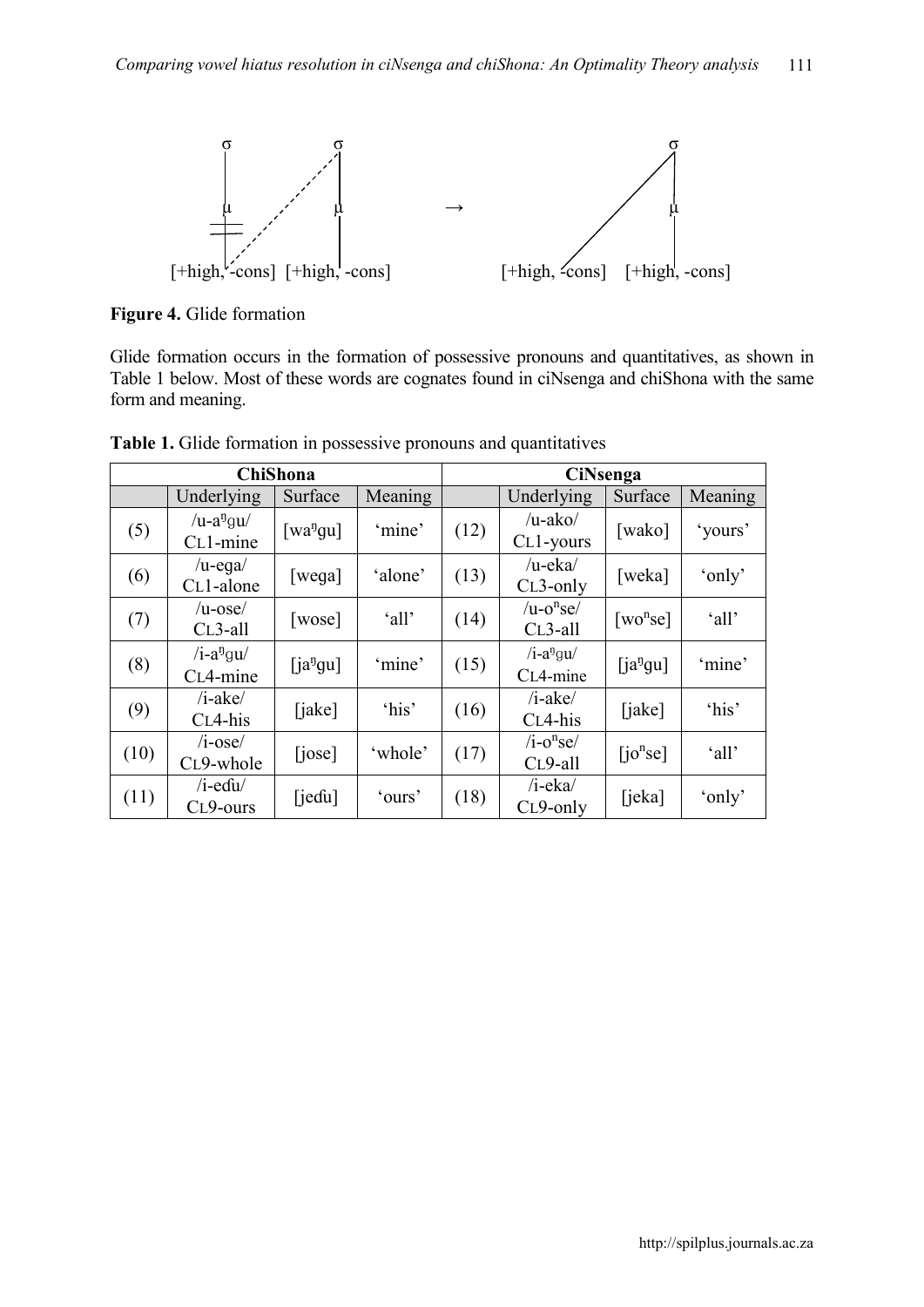Glide formation is also evident in verbs, within the Inflectional Stem bearing affixes like subject and TAM, as shown in Table 2:

|      | <b>CiNsenga</b>                                           |                               |                                         |      |                                                   | <b>ChiShona</b>                     |               |
|------|-----------------------------------------------------------|-------------------------------|-----------------------------------------|------|---------------------------------------------------|-------------------------------------|---------------|
|      | Underlying                                                | Surface                       | Meaning                                 |      | Underlying                                        | Surface                             | Meaning       |
| (19) | $/u-a-lil-a/$<br>1SM-PST-<br>$cry-Fv$                     | [walila]                      | 'he/she<br>cried'<br>(hodiernal)        | (23) | $/u-a-dq-a/$<br>3SM-PST-<br>eat-Fv                | [wadzga]                            | 'you<br>ate'  |
| (20) | $/i$ -a-fom-a $\ell$<br>9SM-PST-<br>sweat-Fv              | [jafoma]                      | $\mathbf{a}$<br>sweated'<br>(hodiernal) | (24) | $/u$ -a-e <sup>n</sup> d-a<br>3SM-PST-<br>$go-FV$ | [waje <sup>n</sup> da] <sup>4</sup> | 'you<br>went' |
| (21) | $/u-e^{-n}ze$<br>$mu-tu/$<br>3SM-PST-<br>be CL3-<br>head  | [we <sup>n</sup> ze]<br>mutu] | 'it was a<br>head'                      | (25) | $/i-a-dgq-a/$<br>9SM-PST-<br>eat-Fv               | [iad3ga]                            | 'it ate'      |
| (22) | /i-e- ${}^n$ ze mi-<br>tu/<br>4SM-PST-<br>be CL4-<br>head | [je <sup>n</sup> ze]<br>mitu] | they were<br>heads'                     | (26) | $/i$ -a-e <sup>n</sup> d-a<br>9SM-PST-<br>$go-FV$ | [ia]e <sup>n</sup> da]              | 'it went'     |

What has been shown here is that glide formation in ciNsenga and chiShona is triggered when the V<sub>1</sub> (/u/ or /i/) occurs without a preceding consonant. When /a/ is in the initial position, glide formation is blocked and elision occurs. In both chiShona and ciNsenga, there are no right contexts to test whether /e/ and /o/ would participate in glide formation. However, cases in which prevocalic mid vowels undergo glide formation are reported in Shimakonde (Liphola 2001:135) and Ivie (Masagbor 1989:87), as shown in Tables 3 and 4, respectively:

**Table 3.** Prevocalic mid vowels undergoing glide formation in Shimakonde

|      | Underlying                       | Surface        | Meaning                      |
|------|----------------------------------|----------------|------------------------------|
| (27) | /lideebe $#$ oomba/              | [lideebjoomba] | 'the tin, play it'           |
| (28) | /litatele $#$ eepa/              | [litateljeepa] | 'the cucumber, harvest it'   |
| (29) | $\Delta$ idoodo # aanda/         | [lidoodwaanda] | 'the leg, make tattoo on it' |
| (30) | $\Delta$ idioodo # ooma $\Delta$ | [lidoodwooma]  | 'the led, pierce it'         |

**Table 4.** Prevocalic mid vowels undergoing glide formation in Ivie

| Underlying       | Surface | Meaning        |
|------------------|---------|----------------|
| /to # $oxe/$     | [twoxe] | 'tell a story' |
| $/$ do # ode $/$ | [dwode] | 'weave cloth'  |
| /ode # e/        | odiel   | 'your cloth'   |

<sup>&</sup>lt;sup>4</sup> In (24) and (26), glide epenthesis in the form of spreading is used to resolve the hiatus between the tense marker and the verb stem. This is the domain for spreading in chiShona, while resyllabification in the form of glide formation is used within the Inflectional Stem. Spreading across the Prosodic Stem in chiShona is discussed in §5.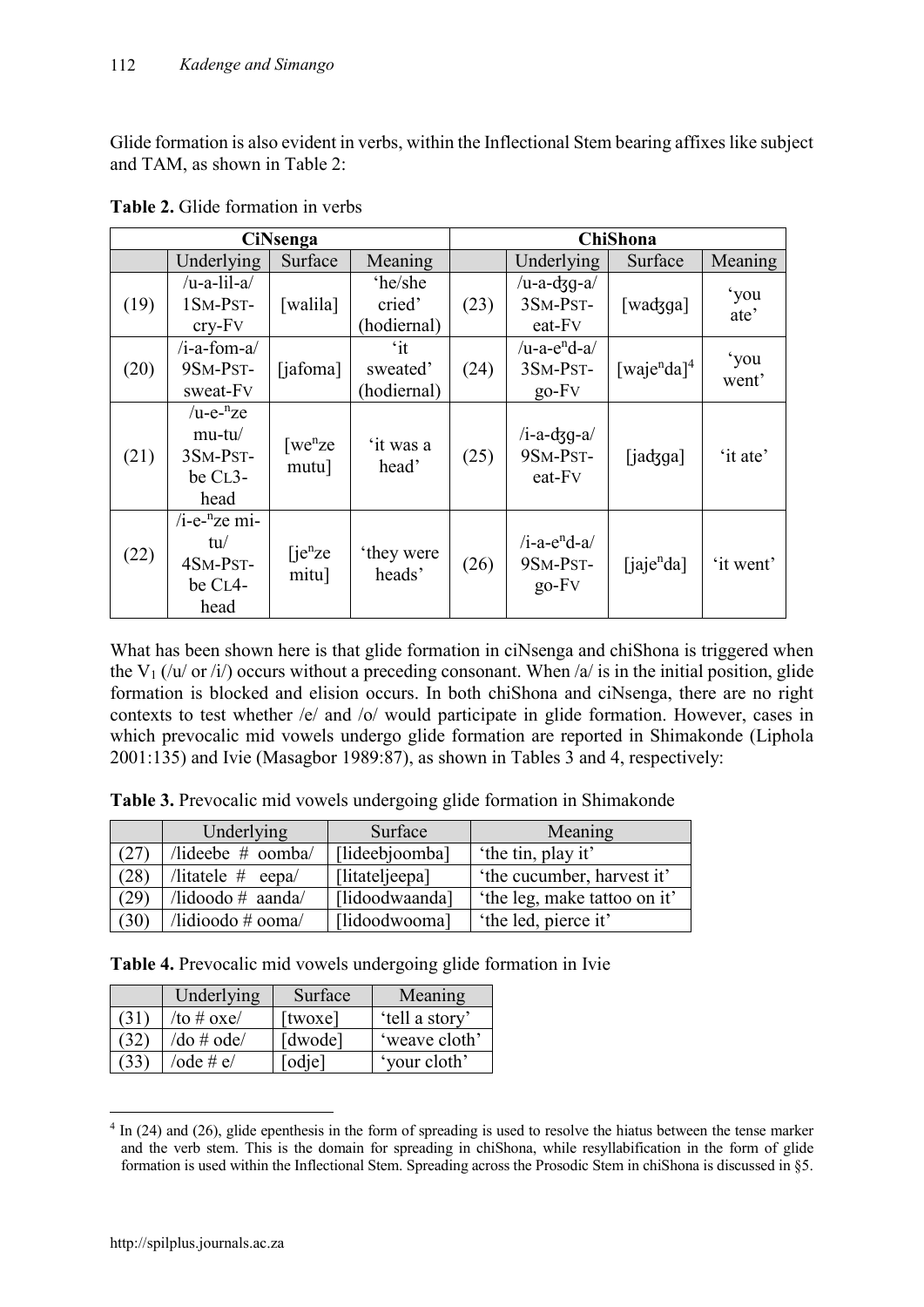In (27) through (33), /e o/ undergo glide formation across word boundaries. Fortune (1955) and Miti (2001) present data which show that chiShona and ciNsenga do not resolve hiatus across word boundaries. The changes in (5) through (26) are schematised in (34).

(34) Gliding of high vowels

| a. $/u + a' \rightarrow$ | [wa]                 |
|--------------------------|----------------------|
| b. $/u + e' \rightarrow$ | $\lceil$ we $\rceil$ |
| c. $/u + o' \rightarrow$ | $\lceil$ WO $\rceil$ |
| d. $/i + a \rightarrow$  | $\lceil$ ia]         |
| e. $/i + e' \rightarrow$ | [ie]                 |
| f. $/i + o \rightarrow$  | [io]                 |

Reordering the vowels has a different effect. For example, the reverse sequences of  $/i + a/$  and /u + a/ are subject to coalescence in chiShona:  $[a + u] \rightarrow [o]$ ,  $[a + i] \rightarrow [e]$  (see Harford 1997, Mudzingwa 2010, Kadenge 2010)<sup>5</sup>. As mentioned earlier, coalescence operates in chiShona and not in ciNsenga. In both languages, glide formation does not result in compensatory lengthening which ultimately results in mora loss. Every potential  $V_1$ ,  $V_2$  sequence violates the markedness constraint that penalises onsetless syllables, namely:

(35) ONSET Syllables must have onsets (Ito 1989:223)

This markedness constraint is ranked above the faithfulness constraint that militates against mora loss (defined in (36)), thus allowing glide formation to repair hiatus by converting  $V_1$  to a glide (Rosenthall 1994, 1997; Mudzingwa and Kadenge 2011).

 $(36)$  Max-IO( $\mu$ )

Every mora in the Input has a correspondent in the Output

(Rosenthall 1997:147)

As mentioned earlier, in both ciNsenga and chiShona, the loss of a mora in glide formation does not trigger compensatory lengthening. This is a common characteristic of languages that do not have contrastive vowel length (Odden and Odden 1999:423). In languages with contrastive vowel length, such as Luganda, hiatus resolution of this nature typically results in compensatory lengthening, as shown in Table 5 below (data from Katamba 1989:171):

|            | Underlying   | Surface                 | Meaning               |
|------------|--------------|-------------------------|-----------------------|
|            | /mu-a-lab-a/ | [m <sup>w</sup> aːlaba] | 'you saw'             |
| 38         | /li-ato/     | $[1]a$ :to]             | 'boat, canoe'         |
| 39         | /ba-a-lab-a/ | [baːlaba]               | 'they saw'            |
| $40^\circ$ | /ba-e-lab-a/ | [beːlaba]               | 'they see themselves' |

**Table 5.** Hiatus resolution resulting in vowel lengthening in Luganda

<sup>&</sup>lt;sup>5</sup> Kadenge (2010:9) provides the following examples of chiShona words in which coalescence occurs:

 $/a + u/ \rightarrow$  [o]:  $/ha + u\dot{u}/ \rightarrow$  [hoju] 'this one' and  $/ha + u\dot{v}/ \rightarrow$  [hojo] 'that one';

 $/a + i/ \rightarrow [e]$ :  $/ĥa + i f̃i/ \rightarrow [ĥef̃ī]$  'this one' and  $/a + i d̃u/ \rightarrow [ed̃īū]$  'ours'.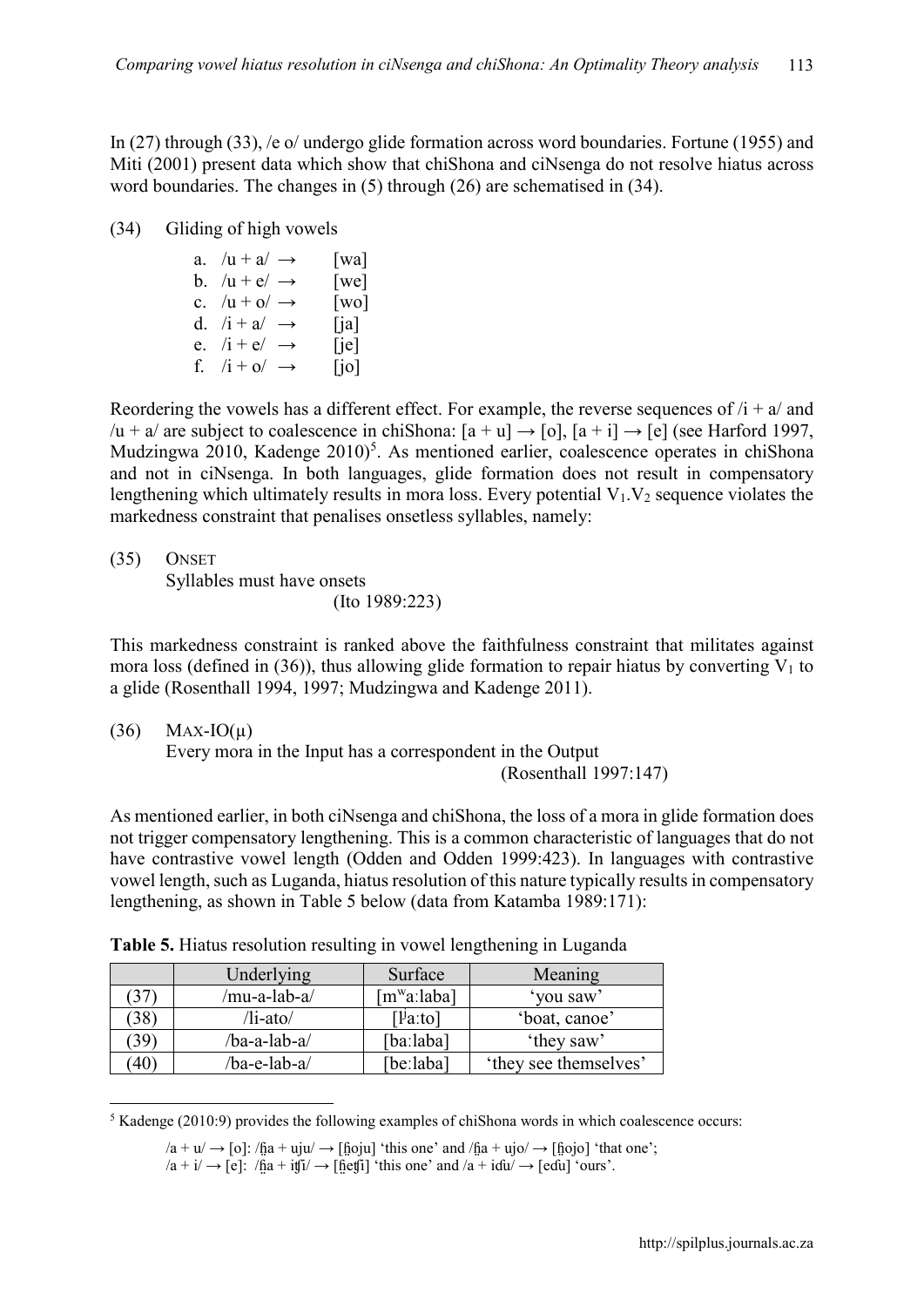The markedness constraint that militates against long vowels which result from compensatory lengthening is undominated in both ciNsenga and chiShona, and is defined in (41):

 $(41)$  \*V:

No long vowels (Rosenthall 1997:147)

Deletion is less optimal than glide formation, and the faithfulness constraint that prohibits segment deletion is defined in (42):

 $(42)$  Max-IO(RT)

Every root node in the Input has a correspondent in the Output

(Mudzingwa 2010)

Tableau 1 below shows a contrast between an optimal glide-containing candidate and a faithful candidate that preserves hiatus. In addition, this tableau provides a parallel evaluation of a glidecontaining candidate and those that delete one of the vowels.

| ONSET, *V: >> MAX-IO(RT) >> MAX-IO( $\mu$ ) |              |        |              |               |  |  |  |
|---------------------------------------------|--------------|--------|--------------|---------------|--|--|--|
| $/u_1$ -a <sub>2</sub> ko/                  | <b>ONSET</b> | $*V$   | $MAX-IO(RT)$ | $MAX-IO(\mu)$ |  |  |  |
| $a.[u_1.a_2.ko]$                            | $*1$         |        |              |               |  |  |  |
| $b.$ [wa $_2:ko$ ]                          |              | $\ast$ |              |               |  |  |  |
| $c.[a_2.ko]$                                |              |        | *            | *             |  |  |  |
| $d.[u_1.ko]$                                |              |        | *1           | *             |  |  |  |
| $\mathcal{F}$ e. [wa <sub>2</sub> .ko]      |              |        |              | $\ast$        |  |  |  |

**Tableau 1.** Glide formation in ciNsenga and chiShona

The faithful parse (a) fatally violates the markedness constraint ONSET. It satisfies all other constraints, but since the ONSET constraint is high-ranked, this candidate is eliminated. Candidate (b), which satisfies the ONSET constraint by gliding  $V_1$  and lengthening  $V_2$  in compensation for the lost mora, is not optimal because it violates the high-ranked markedness constraint \*V:. Candidates (c) and (d) avoid the violation of ONSET by deleting  $V_1$  and  $V_2$ , respectively. These candidates are less optimal than candidate (e) because they incur simultaneous violations of MAX-IO(RT) and MAX-IO( $\mu$ ). Thus they are less optimal than candidate (e) which violates the faithfulness constraint MAX-IO( $\mu$ ) only. Therefore, (e) is the optimal candidate; its violation of  $MAX-IO(\mu)$  is not consequential as the constraint is lowranked, suggesting that segment deletion is less optimal than glide formation in ciNsenga and chiShona. The formal analysis provided for turning /u/ into a glide [w] can be applied *mutatis mutandis* for gliding /i/ to [j].

Although glide formation is the primary strategy for resolving hiatus, it is not always used in ciNsenga and chiShona. When glide formation is blocked due to a syllable-structure constraint that bans complex onsets, secondary articulation is triggered. The following section presents data illustrating morphosyntactic and phonological contexts in which secondary articulation – the second best strategy – operates in ciNsenga and chiShona.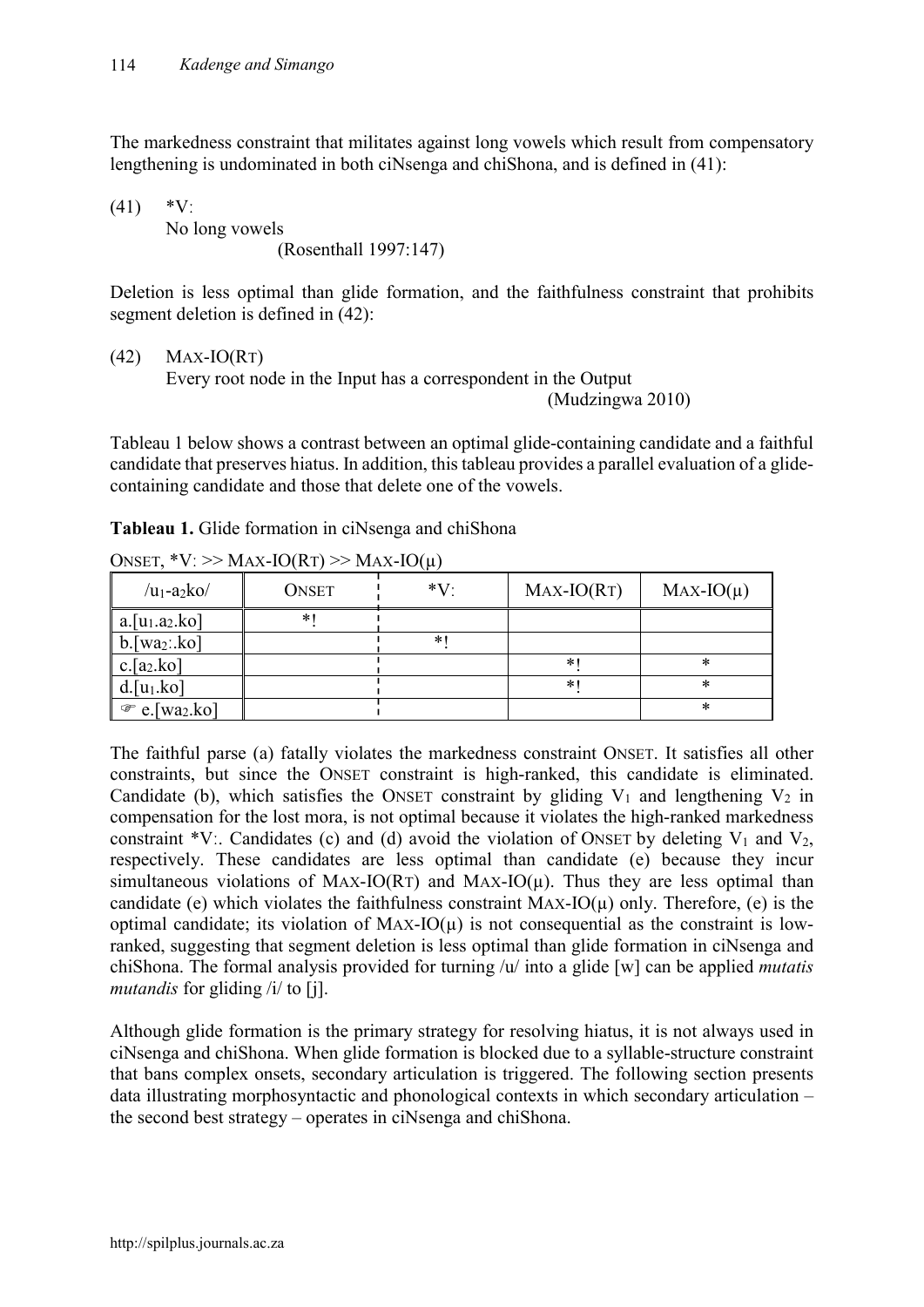### **4.2 Secondary articulation**

Another common strategy for resolving vowel hiatus in ciNsenga and chiShona is secondary articulation (labialisation), which occurs when  $V_1$  is /u/ and is preceded by an onset. When  $V_1$  is /i/ and is preceded by a consonant, secondary articulation is blocked because it would result in palatalised consonants which are not permissible in both languages. Glide formation would result in complex onsets which are also banned in both ciNsenga and chiShona. As a result, elision occurs. Secondary articulation occurs in nouns and possessive pronouns, as shown in Table 6 below:

|      | <b>ChiShona</b>          |                              |           |      | <b>CiNsenga</b>                     |                                     |         |  |
|------|--------------------------|------------------------------|-----------|------|-------------------------------------|-------------------------------------|---------|--|
|      | Underlying               | Surface                      | Meaning   |      | Underlying                          | Surface                             | Meaning |  |
| (43) | /mu-ana/<br>CL1-child    | $\lceil m^{\mathrm{w}}$ ana] | 'child'   | (47) | /tu-a <sup>n</sup> gu/<br>CL13-mine | $[t^{\text{w}}a^{\text{p}}qu]$      | 'mine'  |  |
| (44) | /ku-ake/<br>$CL15-his$   | $[k^{\mathrm{w}}$ ake]       | 'his'     | (48) | /ku-a <sup>n</sup> gu/<br>CL15-mine | $[k^{\mathrm{w}}a^{\mathrm{p}}$ gu] | 'mine'  |  |
| (45) | /mu-eni/<br>CL1-visitor  | [m <sup>w</sup> eni]         | 'visitor' | (49) | /tu-eka/<br>$CL13-only$             | [t <sup>w</sup> eka]                | 'only'  |  |
| (46) | /ru-eɗu/<br>$CL11$ -ours | $[rw$ edu]                   | 'ours'    |      |                                     |                                     |         |  |

**Table 6.** Secondary articulation in nouns and possessive pronouns

In both ciNsenga and chiShona, secondary articulation is also productive in verbs within the Inflectional Stem, as shown in Table 7 below:

**Table 7.** Secondary articulation in verbs

| <b>CiNsenga</b> |                                                                                   |                                                                |                                                | <b>ChiShona</b> |                                                            |                                                      |                          |
|-----------------|-----------------------------------------------------------------------------------|----------------------------------------------------------------|------------------------------------------------|-----------------|------------------------------------------------------------|------------------------------------------------------|--------------------------|
|                 | Underlying                                                                        | Surface                                                        | Meaning                                        |                 | Underlying                                                 | Surface                                              | Meaning                  |
| (50)            | /mu-a-wel-a/<br>SM-PST-<br>come-Fv                                                | $[m^{\rm w}$ awela]                                            | 'you came'<br>(hodiernal)                      | (52)            | /tu-a- $i^m b - a$ /<br>13SM-PST-<br>sing-Fv               | [t <sup>w</sup> aji <sup>m</sup> ba]                 | <i>'</i> they<br>sang'   |
| (51)            | $/mu$ -e-<br>$n$ zemu-a-<br>tini-lal-e/<br>SM-PST-be<br>SM-PST-say<br>SM-sleep-FV | [m <sup>w</sup> e <sup>n</sup> zem <sup>w</sup> ati<br>nilale] | 'you said I<br>should<br>sleep'<br>(hodiernal) | (53)            | $/ru-a-dgq-a/$<br>11SM-PST-<br>eat-Fv                      | $\lceil r^{\rm w}$ adga]                             | 'it ate'                 |
|                 |                                                                                   |                                                                |                                                | (54)            | $/ku-a-tamb-$<br>$w-a/$<br>15INF-PST-<br>dance-PASS-<br>Fv | $[k^{\mathrm{w}}$ ata <sup>m</sup> b <sup>w</sup> a] | <i>'</i> they<br>danced' |

When  $V_1$  is /u/ and is preceded by a consonant, glide formation, which would result in a  $C^w$ cluster, is blocked by a markedness constraint that prohibits complex onsets. Consequently, secondary articulation is triggered. Complex onsets are not allowed in ciNsenga and chiShona. The constraint that bans complex onsets is defined in (55):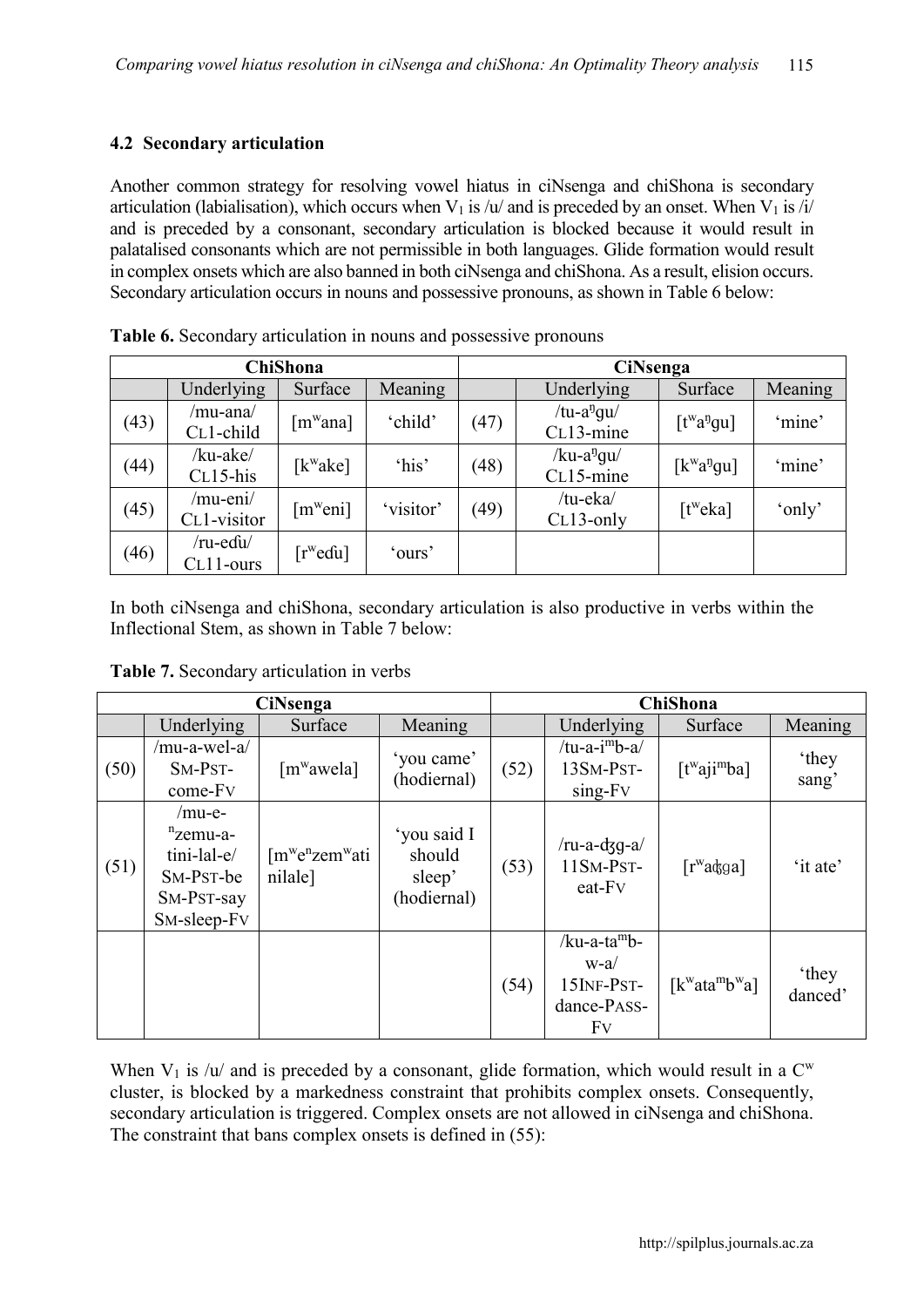## (55) \*COMPLEX

Complex onsets are prohibited

(McCarthy 2008:261)

In ciNsenga and chiShona, this constraint is undominated. In both languages, secondary articulation only occurs with compatible consonants, i.e. consonants that allow labialisation  $(C^w s)$ .

| UNSEI,<br>$\mathbf{v}$                                   | CONIFLEA $\geq$ MAA-IO(K1) $\geq$ MAA-IO(K) |      |    |                       |               |  |  |  |  |
|----------------------------------------------------------|---------------------------------------------|------|----|-----------------------|---------------|--|--|--|--|
| /tu <sub>1</sub> -a <sub>2</sub> <sup>n</sup> gu/        | Onset                                       | $*V$ |    | *COMPLEX   MAX-IO(RT) | $MAX-IO(\mu)$ |  |  |  |  |
| $a.$ [tu <sub>1</sub> .a <sub>2</sub> . <sup>n</sup> gu] | $\ast$                                      |      |    |                       |               |  |  |  |  |
| b. $[$ twa <sub>2</sub> . <sup>n</sup> gu]               |                                             |      | *\ |                       |               |  |  |  |  |
| c. $[t^{w}a_{2}.^{v}gu]$                                 |                                             |      |    | ∗                     |               |  |  |  |  |
| $\mathcal{F}d.[t^{w}a_{2}.^{n}gu]$                       |                                             |      |    |                       |               |  |  |  |  |

**Tableau 2.** Secondary articulation in ciNsenga and chiShona ONSET  $*V_1$  \*Complex >> MAY IO( $P_T$ ) >> MAY IO(µ)

In this tableau, candidate (a), which is fully faithful and does not resolve hiatus, violates the undominated markedness constraint ONSET. Candidate (b) satisfies ONSET by stripping the moraicity of  $V_1$ , thereby creating a consonant cluster [tw]. As a result, it fatally violates the undominated syllable-structure markedness constraint \*COMPLEX. This constraint effectively blocks glide formation when  $V_1$  is preceded by a consonant. Candidate (c) satisfies both ONSET and \*COMPLEX by turning  $V_1$  into secondary articulation. It is, however, suboptimal because it lengthens  $V_2$  in compensation for the lost mora. Consequently, it violates the high-ranked markedness constraint \*Vː. Candidate (d) satisfies all the undominated constraints and, although it violates the low-ranked faithfulness constraints  $MAX-IO(RT)$  and  $MAX-IO(\mu)$ , it is the winner.

As mentioned earlier, when glide formation and secondary articulation are blocked, elision is triggered. The following section discusses the phonological and morphosyntactic contexts in which vowel elision occurs in chiShona and ciNsenga.

# **4.3 Vowel elision**

Vowel elision is the least preferred repair strategy because it dispenses with all the features of V1 (Rosenthall 1997, Mudzingwa 2010, Simango and Kadenge 2014). There are phonotactic and phonological factors that trigger elision and, in both languages, this process operates in similar phonological and morphological contexts. Vowel elision occurs primarily in possessive pronouns, but it also occurs in nouns and verbs, as illustrated in Table 8. Possessive pronouns consist of a VCV stem to which a noun-class prefix, typically consisting of CV, is attached. This attachment invariably results in vowel hiatus which is repaired through elision.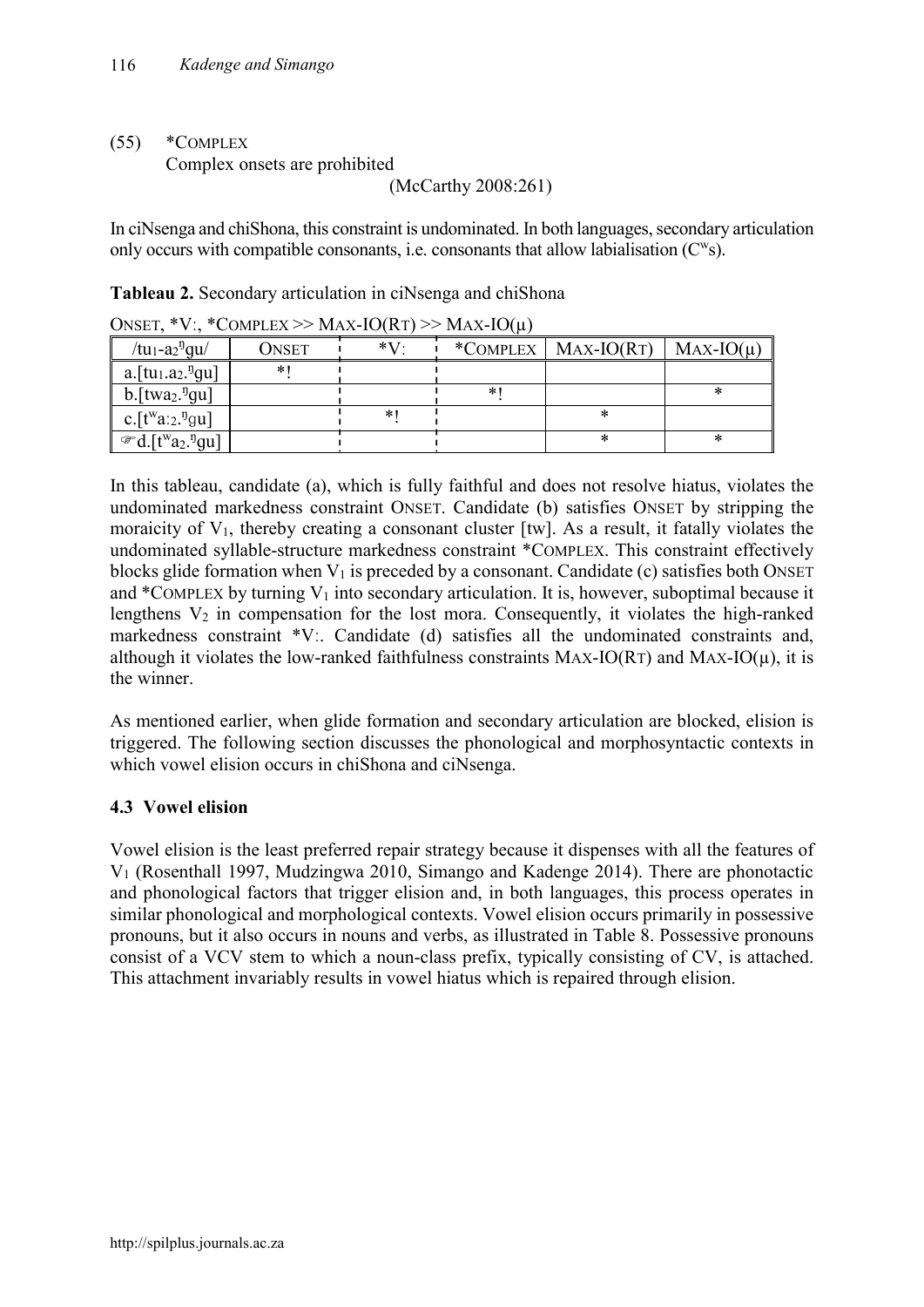|      | <b>CiNsenga</b>                                         |                          |            |      | <b>ChiShona</b>                      |                                      |                  |  |
|------|---------------------------------------------------------|--------------------------|------------|------|--------------------------------------|--------------------------------------|------------------|--|
|      | Underlying                                              | Surface                  | Meaning    |      | Underlying                           | Surface                              | Meaning          |  |
| (56) | / $\int$ [j-a <sup>n</sup> gu/<br>C <sub>L</sub> 7-mine | $[$ tfa <sup>n</sup> gu] | 'mine'     | (69) | $/ri-angu/$<br>CL5-mine              | $[ra^{n}gu]$                         | 'mine'           |  |
| (57) | $/ti$ -asu $/$<br>CL7-our                               | $[$ tfasu]               | 'ours'     | (70) | /ri-edu/<br>CL5-our                  | [redu]                               | 'ours'           |  |
| (58) | /tfi-ake/<br>CL7-her                                    | [ $tfake$ ]              | 'hers'     | (71) | $z_1 - a^n g u$<br>CL8-mine          | [za <sup>η</sup> gu]                 | 'mine'           |  |
| (59) | $\overline{7}$ li-a <sup>n</sup> gu/<br>CL5-mine        | $[la^{n}gu]$             | 'mine'     | (72) | $/$ tfi-ake $/$<br>CL7-his           | [tʃake]                              | 'mine'           |  |
| (60) | $\frac{1}{1 - axu}$<br>CL5-our                          | $lasu$ ]                 | 'ours'     | (73) | $/$ tfi-oja $/$<br>CL7-pubic<br>hair | [foja]                               | 'pubic<br>hair'  |  |
| (61) | $\left $ li-ake $\right $<br>CL5-her                    | $[$ lake $]$             | 'hers'     | (74) | $/$ zi-uru $/$<br>$CL8$ -ant hill    | [zuru]                               | 'ant hills'      |  |
| (62) | /ka-ako/<br>CL12-your                                   | [kako]                   | 'yours'    | (75) | /pa-ake/<br>CL16-his                 | [pake]                               | 'his'            |  |
| (63) | $/ka$ -asu $/$<br>CL12-our                              | [kasu]                   | 'ours'     | (76) | $/ka$ -avo $/$<br>CL12-theirs        | [kavo]                               | 'theirs'         |  |
| (64) | $/ka$ -awo $/$<br>CL12-their                            | [kawo]                   | 'theirs'   | (77) | $/mu-ojo/$<br>CL3-heart              | [mojo]                               | 'heart'          |  |
| (65) | /tfi-ola/<br>$CL7-bag$                                  | [tʃola]                  | 'bag'      | (78) | $/mu-ong0/$<br>CL3-bone<br>marrow    | $\lceil$ mo <sup>n</sup> go $\rceil$ | 'bone<br>marrow' |  |
| (66) | / $\int$ i-ulu/<br>CL7-anthill                          | $[$ tfulu $]$            | 'ant hill' |      |                                      |                                      |                  |  |
| (67) | $/$ tu-o $n$ se $/$<br>CL13-all                         | [to <sup>n</sup> se]     | 'all'      |      |                                      |                                      |                  |  |
| (68) | $/ku$ -o <sup>n</sup> se/<br>CL17-all                   | $\lceil ko^nse\rceil$    | 'all'      |      |                                      |                                      |                  |  |

**Table 8.** Vowel elision in nouns and possessive pronouns

In the verbal domain, vowel elision occurs when two prefix vowels are juxtaposed, and when  $V_1$  is /i/ and is preceded by a consonant, as shown in Table 9 below:

**Table 9.** Vowel elision in verbs

|      | <b>CiNsenga</b>                                                                        |                            |                                |      | <b>ChiShona</b>                                 |                                 |            |
|------|----------------------------------------------------------------------------------------|----------------------------|--------------------------------|------|-------------------------------------------------|---------------------------------|------------|
|      | Underlying                                                                             | Surface                    | Meaning                        |      | Underlying                                      | Surface                         | Meaning    |
| (79) | /si-u-ka-ni-ti <sup>m</sup> b-a/<br>NEG-SM-FUT-<br>O <sub>M</sub> -beat-F <sub>V</sub> | [sukaniti <sup>m</sup> ba] | 'you (sg) will<br>not beat me' | (82) | /ti-a-d3g-a/<br>SM-PST-eat-Fv                   | [tadʒga]                        | 'we ate'   |
| (80) | $/ni-a-fum-a/$<br>SM-PST-come<br>out-F <sub>V</sub>                                    | [nafuma]                   | 'I came out'<br>(hodiernal)    | (83) | / <sup>n</sup> di-a-karar-a/<br>SM-PST-sleep-FV | $\lceil$ <sup>n</sup> dakarara] | 'I slept'  |
| (81) | $/ti$ -e-lal-a $/$<br>SM-PST-sleep-FV                                                  | [telala]                   | 'we slept'<br>(pre-hodiernal)  | (84) | /va-a-dʒg-a/<br>SM-PST-eat-FV                   | $\lceil \text{vadg}-a \rceil$   | 'they ate' |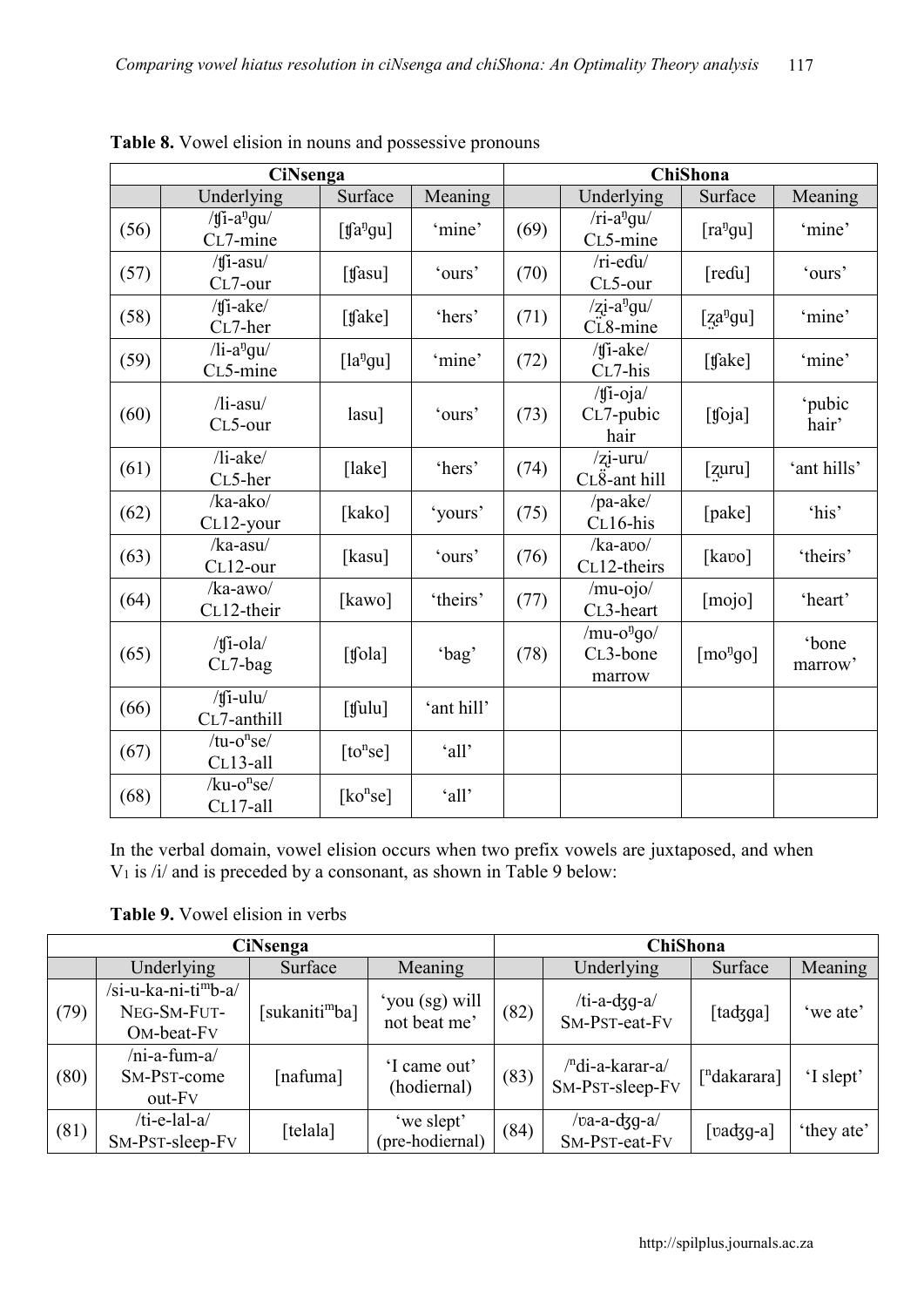There are three main phonological environments in which vowels are elided in ciNsenga and chiShona. First, elision occurs when  $V_1$  is /i/ and is preceded by a consonant. In these languages, palatalised consonants are not allowed, which suggests that post-consonantal  $V_1/i$  cannot result in a palatalised consonant. This sets ciNsenga and chiShona apart from other Bantu languages such as Luganda (Katamba 1989) and Nambya (Kadenge 2008, Mudzingwa and Kadenge 2011) which have palatalised consonants in their consonant inventories<sup>6</sup>. In these languages, palatalisation is used to resolve hiatus.

The second phonological environment in which elision occurs is when  $V_1$  is /a/ with or without a preceding consonant. This suggests that neither low glides nor pharyngeal consonants are acceptable in ciNsenga and chiShona. In terms of directionality in vowel elision, both languages are V<sub>1</sub>-deleting grammars. Cross-linguistically, V<sub>1</sub> elision is far more common than the elision of V2 (see Casali 1997, 1998, 2011; Mudzingwa 2010, 2013; Mudzingwa and Kadenge 2011; Simango and Kadenge 2014).

The third phonological environment involves /u/ being elided when preceded by a consonant and followed by a labial vowel. The syllable structure, segmental, morphosyntactic and phonotactic prohibitions that trigger elision are captured by the markedness constraints in (85-89):

 $(85)$  \*C<sup>j</sup> Palatalised consonants are prohibited<sup>7</sup>

(Sibanda 2009:48, Mudzingwa 2010:19)

(86) ANCHOR L Any root node at the left edge of a morpheme in the Input has a correspondent root node in the Output

(Casali 1998)

- (87) \*LOW-GLIDE Low glides are prohibited (or glides must be [+high]) (Casali 1997:516)
- $(88) *C<sup>s</sup>$ Pharyngealised consonants are prohibited (Mudzingwa 2010)
- $(89)$  \*[C<sup>w</sup>V<sub>LAB</sub>] A sequence of a labialised consonant and a labial (round) vowel is prohibited

Tableau 3 illustrates how the ranking of these constraints results in elision of /i/ in ciNsenga and chiShona.

 <sup>6</sup> In (38) we present an example showing the occurrence of palatalisation in Luganda. Mudzingwa and Kadenge (2011:206) provide examples in which palatalisation occurs in Nambya, like /mi-ojo/  $\rightarrow$  [m<sup>j</sup>ojo] 'hearts' (CL4), and  $\Delta$ i-a<sup>n</sup>gu/  $\rightarrow$  [l<sup>i</sup>a<sup>n</sup>gu] 'mine' (CL5). The difference between these two languages is that Luganda allows compensatory lengthening while Nambya does not. Thus, Nambya patterns with ciNsenga and chiShona in

 $\frac{7}{4}$  A reviewer proposed that we use an OCP-driven constraint to account for the elision of /i/ when preceded by alveopalatal consonants. The chiShona examples in (69), (70), (71) and (74), and the ciNsenga examples in (79), (80) and  $(81)$  show that /i/ elision also occurs in the context of non-palatal consonants, suggesting that what is banned in these languages are palatalised consonants in general and not just the palatalisation of palatal consonants. This is not surprising as ciNsenga and chiShona do not have such segments in their consonant inventories.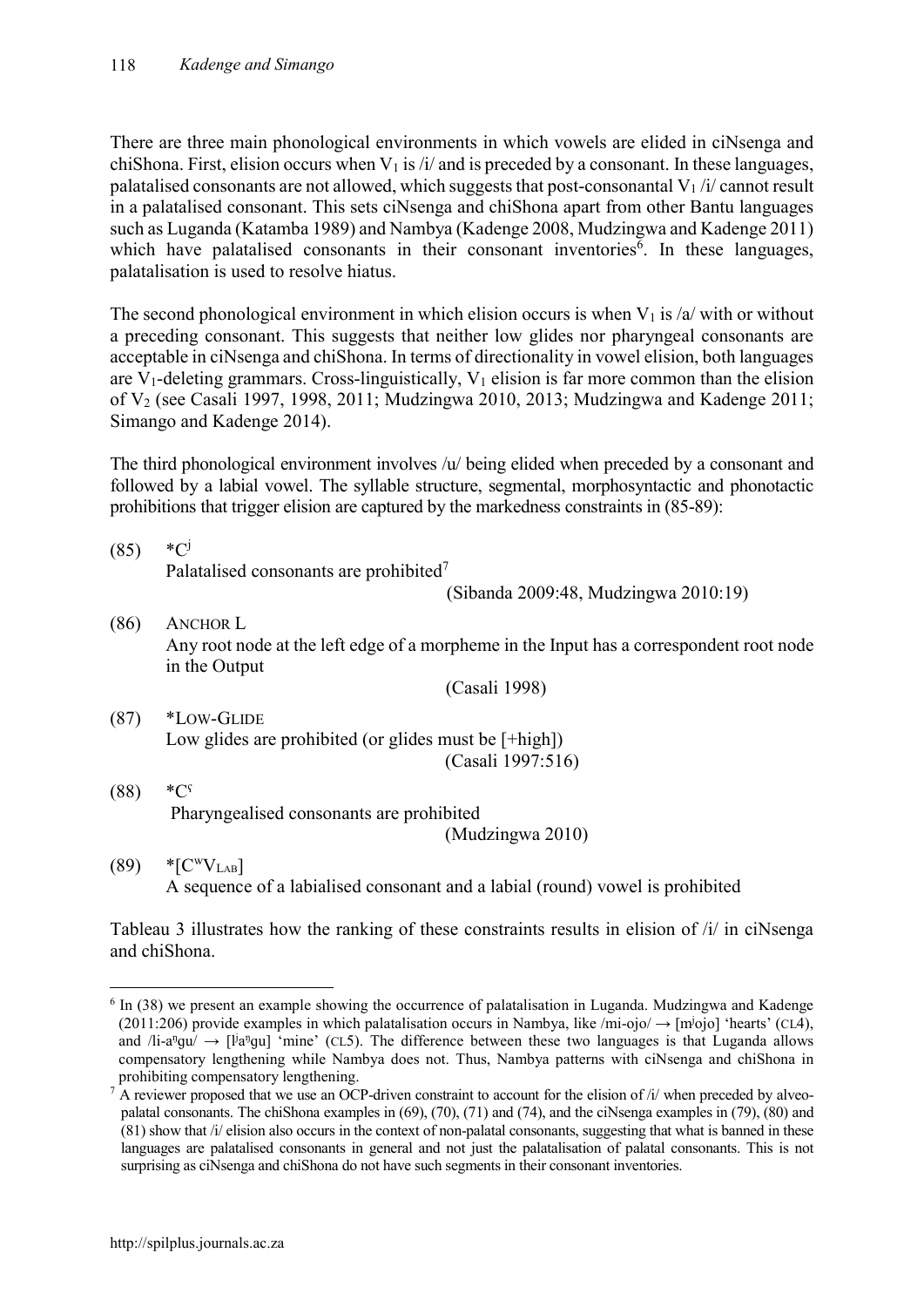| $U_{\text{WUL}}$ , COME ELA, ANCHOR E, C. THEM TORE F. THEM TORE                      |  |                         |   |            |              |               |
|---------------------------------------------------------------------------------------|--|-------------------------|---|------------|--------------|---------------|
| / $t[i_1-a_2]$ <sup>n</sup> gu/                                                       |  | ONSET *COMPLEX ANCHOR L |   | $\ast$ ( ) | $MAX-IO(RT)$ | $MAX-IO(\mu)$ |
| $ a_{\cdot}[\mathfrak{f}_{11.}a_{2.}^{\mathfrak{g}_{1}}]$                             |  |                         |   |            |              |               |
| $ b.[\mathfrak{f}i_1.^{\mathfrak{y}}\mathfrak{g}u]$                                   |  |                         | * |            |              |               |
| $\mathbf{c}$ . [fja <sub>2</sub> . <sup>n</sup> gu]                                   |  | *.                      |   |            |              |               |
| d.[f <sup><math>\theta</math><math>a_2</math><math>\theta</math><sup>n</sup>gu]</sup> |  |                         |   |            |              |               |
| $\mathscr{F}e.[\mathfrak{g}a_2.^{\mathfrak{g}}$ gu]                                   |  |                         |   |            |              |               |

**Tableau 3.** /i/ elision in chiShona and ciNsenga

| ONSET, *COMPLEX, ANCHOR L, *C'>>MAX-IO(RT)>>MAX-IO( $\mu$ ) |  |
|-------------------------------------------------------------|--|
|                                                             |  |

In this tableau, candidate (a) with vowel hiatus crucially violates ONSET and is thus eliminated. Candidate (b), which deletes  $V_2$  is eliminated by ANCHOR L, the constraint which effectively blocks the elision of  $V_2$ . Candidate (c) satisfies ONSET through glide formation but then fatally violates the high-ranked constraint \*COMPLEX. Candidate (d) uses secondary articulation to avoid vocalic hiatus and complex onsets but it fatally violates  $^{\ast}C^{j}$ , the segmental markedness constraint that bans palatalised consonants. The optimal candidate is thus (e), with  $V_1$  elided, which only violates lower-ranked constraints. The elision of /a/ without a preceding consonant is formalised in Tableau 4 below:

**Tableau 4.** Elision involving /a/ without a preceding consonant in ciNsenga and chiShona

| $a_1$ -a <sub>2</sub> ke/             | ONSET | *LOW-GLIDE | $MAX-IO(RT)$ | $MAX-IO(\mu)$ |  |  |  |
|---------------------------------------|-------|------------|--------------|---------------|--|--|--|
| $a.[a_1.a_2.ke]$                      | ∗     |            |              |               |  |  |  |
| $b.\sqrt{a_2.ke}$                     |       | *          |              |               |  |  |  |
| $\mathcal{F}c$ . [a <sub>2</sub> .ke] |       |            |              |               |  |  |  |

ONSET, \*LOW-GLIDE >> MAX-IO(RT) >> MAX-IO(u)

In Tableau 4, the candidate with heterosyllabic vowel sequences, (a), incurs a fatal violation of the markedness constraint ONSET – which militates against onsetless syllables – while satisfying all others. Glide formation in (b) is suboptimal as it fatally incurs a violation of the segmental markedness constraint \*LOW-GLIDE which bans low glides. The optimal candidate (c) satisfies all the high-ranked constraints but violates the low-ranked constraints MAX-IO(RT) and MAX-IO( $\mu$ ) because it deletes V<sub>1</sub>/a/. Just like low glides, pharyngealised consonants are prohibited in ciNsenga; the segmental markedness constraint that militates against pharyngealised consonants is defined in (88) and its effectiveness is shown in Tableau 5 below:

**Tableau 5.** Elision involving post consonantal /a/ in chiShona and ciNsenga

| $\sigma$ -                              |       |          |            |              |               |  |  |
|-----------------------------------------|-------|----------|------------|--------------|---------------|--|--|
| $/ka_1-a_2ke/$                          | ONSET | *COMPLEX | $*$ $\cap$ | $MAX-IO(RT)$ | $MAX-IO(\mu)$ |  |  |
| a.[ka <sub>1</sub> .a <sub>2</sub> .ke] | ∗     |          |            |              |               |  |  |
| b.[kSa <sub>2</sub> .ke]                |       | ∗        |            |              |               |  |  |
| c. $[k^s a_2.ke]$                       |       |          |            |              |               |  |  |
| $\mathcal{F}d$ .[ka2.ke]                |       |          |            | *            |               |  |  |

ONSET, \*COMPLEX, \*C§>> MAX-IO(RT) >> MAX-IO(µ)

Candidate (a) fatally violates ONSET because its  $V_2$  is onsetless. Candidate (b), which resolves hiatus through glide formation, violates the high-ranking markedness constraint \*COMPLEX. Candidate (c) avoids vocalic hiatus and complex onsets through secondary articulation. It is however, less harmonic than candidate (d) because it creates a banned segment type – a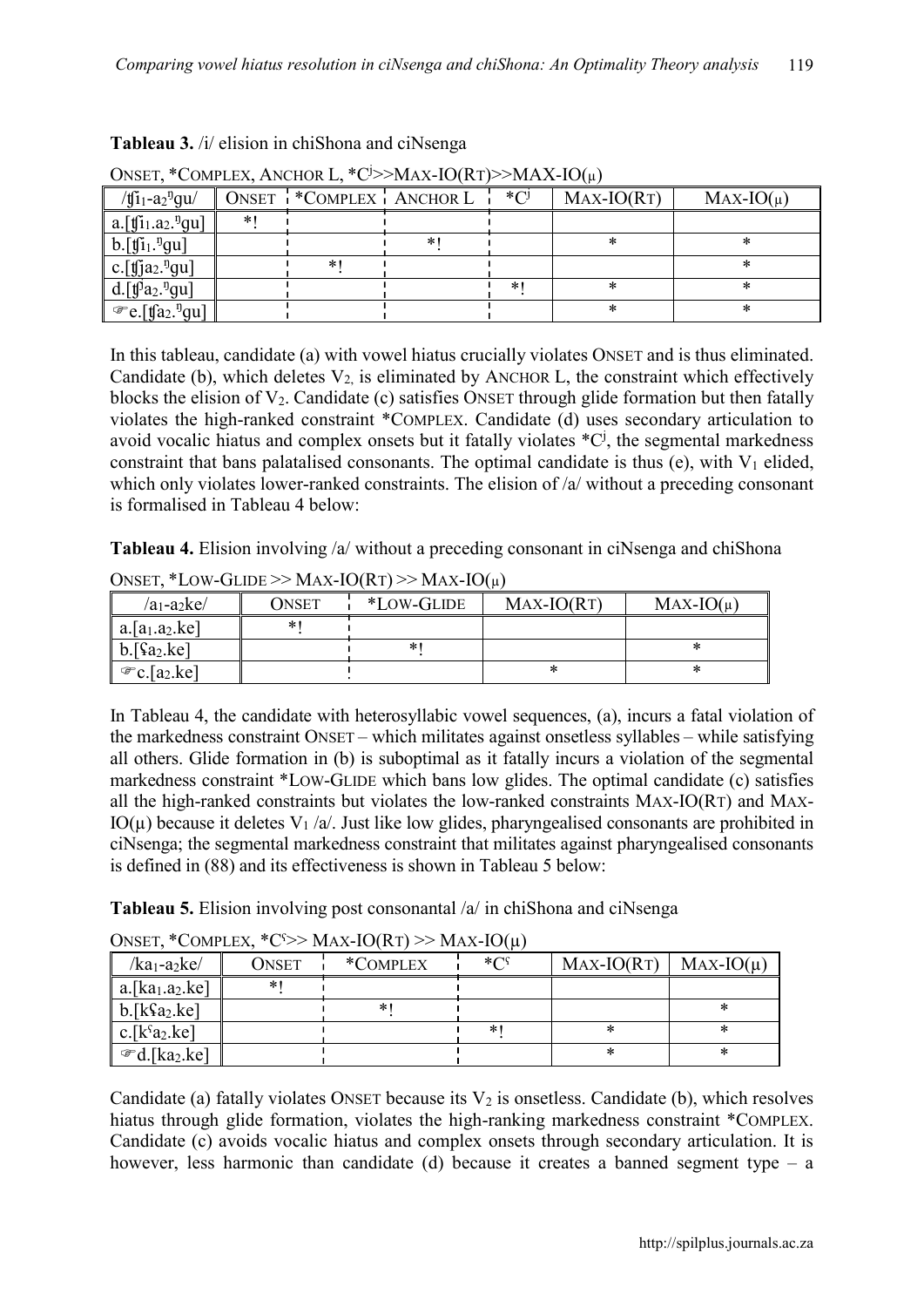pharyngealised plosive [kˤ]. It is thus eliminated by  $^{\ast}C^{\varsigma}$ . Candidate (d), which deletes V<sub>1</sub>/a/, is the optimal candidate.

Examples (67), (68), (77) and (78) show that sequences of labialised consonants and labial vowels are prohibited in both chiShona and ciNsenga. The Obligatory Contour Principle (OCP)-driven constraint that militates against such segment sequences is defined in (89) and its effectiveness is shown in Tableau 6 below:

| $/mu_1$ -02 $10/$                |       |    |   | ONSET $^!$ *COMPLEX $^!$ ANCHOR L $^*$ [C <sup>W</sup> V <sub>LAB</sub> ]   MAX-IO(RT) | $MAX-IO(\mu)$ |
|----------------------------------|-------|----|---|----------------------------------------------------------------------------------------|---------------|
| $a.$ [mu <sub>1</sub> .02.jo]    | $*$ 1 |    |   |                                                                                        |               |
| $b.[mu_1.jo]$                    |       |    |   |                                                                                        |               |
| $c.[mwo_2.jo]$                   |       | ∗' |   |                                                                                        |               |
| d.[ $m^w o_2$ . <sup>n</sup> gu] |       |    | ∗ |                                                                                        |               |
| $\mathcal{F}$ e.[mo2.jo]         |       |    |   |                                                                                        |               |

ONSET, \*COMPLEX, ANCHOR L, \* $[{\rm C}^{\rm w}V_{\rm LAB}$  >>MAX-IO(RT)>>MAX-IO( $\mu$ )

Candidates (a), (b) and (c) are disqualified for violating the high-ranking constraints ONSET, ANCHOR L and \*COMPLEX, respectively. Candidate (d), which employs secondary articulation, fatally violates the OCP-driven constraint  ${}^*$ [C<sup>w</sup>V<sub>LAB</sub>]. This constraint effectively bans sequences of labialised consonants and a labial vowel. Candidate (e), which elides  $V_1$  is the optimal candidate. The blocking of glide formation and secondary articulation triggers elision.

Our observations thus far show that ciNsenga and chiShona are similar with respect to the strategies utilised in resolving vowel hiatus in nominals and the Inflectional Stem of verbs. Repair strategies employed in these morphosyntactic domains are glide formation, secondary articulation and elision. This, however, is where the similarities between the two languages end. Across the Prosodic Stem boundary, the two languages exhibit contrasting behaviour and it is to this that we now turn.

### **5. Vowel hiatus across the Prosodic Stem boundary**

Across the Prosodic Stem boundary of the verb, vowel hiatus is tolerated in ciNsenga (Simango and Kadenge 2014) but has to be resolved in chiShona (Mudzingwa 2010, 2013). Examples from ciNsenga are presented in Table 10: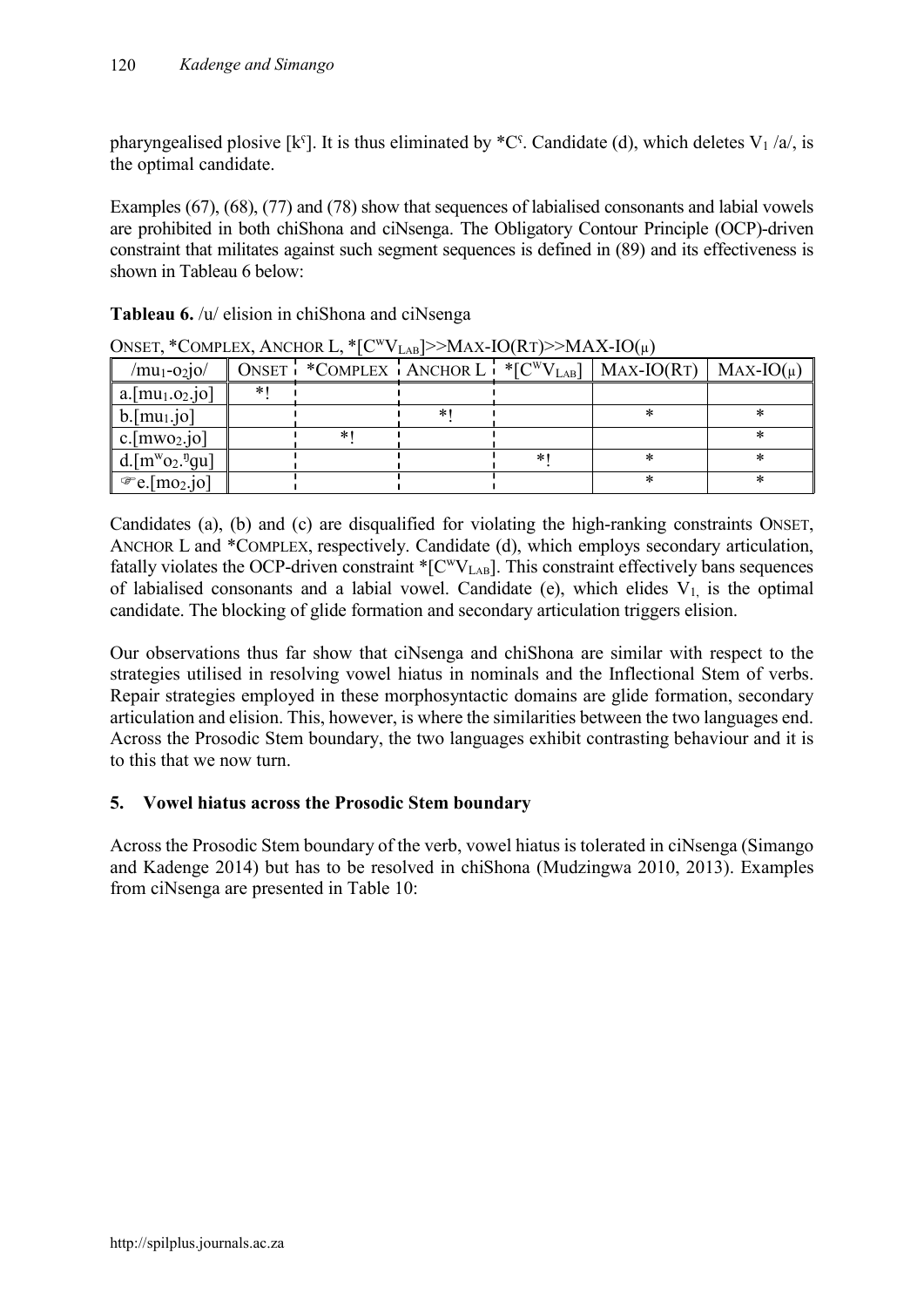|      | Underlying                    | Surface                                     | Meaning                          |
|------|-------------------------------|---------------------------------------------|----------------------------------|
|      | /si-u-ka-ni-on-a/             | [su.ka.ni.o.na]                             |                                  |
| (90) | NEG-SM-FUT-OM-see-FV          | *[su.ka.no.na]                              | 'you (sg) will not see me'       |
| (91) | /si-u-ka-ni-u3-a/             | [su.ka.ni.u.3a]                             | 'you (sg) will not tell me'      |
|      | NEG-SM-FUT-OM-tell-FV         | $*[su.ka.nu.ga]$                            |                                  |
|      | $/u-a-ni-it-a/$               | [wa.ni.i.ta]                                | 'you (sg) called me' (hodiernal) |
| (92) | 1SM-PST-OM-call-FV            | $*$ [wa.ni.ta]                              |                                  |
|      | /u-a-va-uz-a/                 | $\left[$ wa.va.u. $\left[$ za $\right]$     | 'he/she told them' (hodiernal)   |
| (93) | 1SM-PST-OM-tell-FV            | $*$ [wa.vu.3a]                              |                                  |
|      | /mu-a-t[i-u <sup>m</sup> b-a/ | [m <sup>w</sup> a.fj.u. <sup>m</sup> ba]    |                                  |
| (94) | 1SM-PST-OM-mould-FV           | $*$ [m <sup>w</sup> a.tfu. <sup>m</sup> ba] | 'you moulded it' (hodiernal)     |

**Table 10.** Vowel hiatus across the Prosodic Stem boundary in ciNsenga

Note that in these examples, the vocalic hiatus within the Inflectional Stem is resolved through elision (90-91), glide formation (92-93) and secondary articulation (94). These examples illustrate the generalisation that we have stated earlier – that resyllabification occurs within the Inflectional Stem in ciNsenga to resolve vowel hiatus. Note, however, that the vocalic hiatus between the object marker and the stem in each of these examples is not resolved, which leaves the stem-initial vowel onsetless. Simango and Kadenge (2014) observe that hiatus across the stem domain in ciNsenga verbs does not trigger hiatus resolution. They note that the stem boundary is co-extensive with the verb root and posit a high-ranked alignment constraint for ciNsenga which requires perfect matching of the left edge of the verb root and the left edge of the syllable. The different hiatus resolution strategies available in this language – glide formation, secondary articulation and vowel elision – are all blocked because they would cause a mismatch between the left edge of the verb root and left edge of the syllable. The alignment constraint that blocks these strategies in this domain is ALIGN (ROOT<sub>VERB</sub>, L, $\sigma$ ,L), defined as follows:

 $(95)$  ALIGN  $(ROOT_{VERB}, L, \sigma, L)$ 

The left edge of a verb root (=stem) corresponds to the left edge of a syllable (Simango and Kadenge 2014:93)

Roberts-Kohno (1995) suggests that the left edge of the root for the verbs in (90-94) contains an empty C node (for a consonant that has since been lost), and that this C blocks hiatus resolution because it functions as the onset for  $V_2$ . Although this proposal seems to account for the ciNsenga facts on diachronic grounds, it does not account for the facts in chiShona, shown in Table 11 below:

|      | Underlying                            | Surface      | Meaning      |
|------|---------------------------------------|--------------|--------------|
| (96) | $/u$ -u-on-a $/$<br>1SM-OBJ-see-FV    | [u.wu.wo.ne] | 'you see it' |
| (97) | /ku-i-on-a/<br>INF-OBJ-see-FV         | [kujiwona]   | 'to see it'  |
| 98`  | $/i$ -a-on-a $\ell$<br>9SM-PST-see-FV | [jawona]     | 'it saw'     |

**Table 11.** Spreading across the Prosodic Stem boundary in chiShona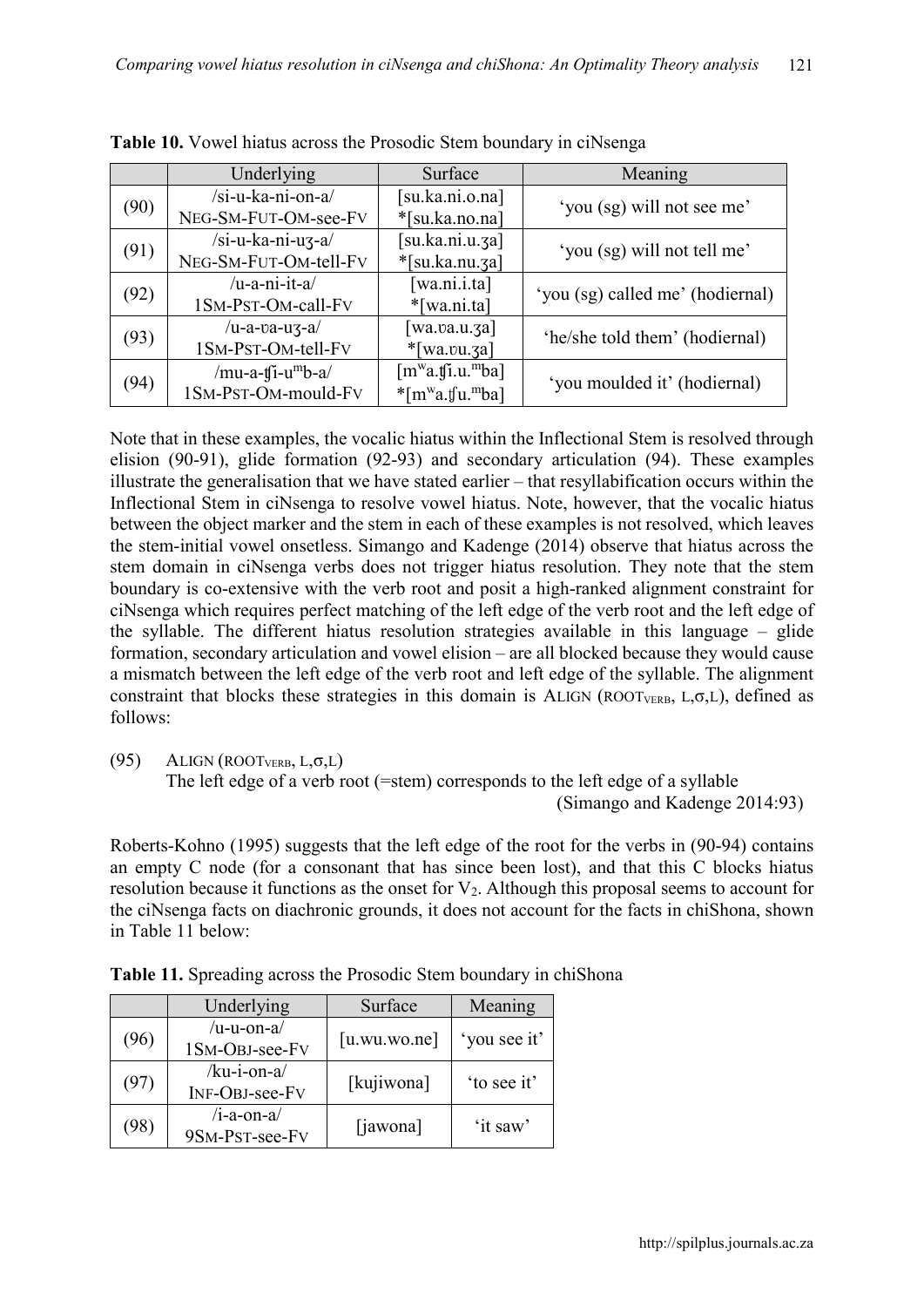ChiShona triggers glide epenthesis in the same context where ciNsenga tolerates vowel hiatus. Thus we dispense with Roberts-Kohno's suggestion that there is an empty C node in this position, and follow Simango and Kadenge (2014) in pursuing a synchronic OT account which posits a constraint that requires an alignment of the verb root and the left edge of a syllable. Note that in chiShona hiatus is resolved not only between the object marker and the Inflected Verb Stem as well as between the tense marker and the Inflected Stem, but also between a prefix vowel and a stem-initial vowel (i.e. across the Prosodic Stem boundary). The generalisation that emerges from these data is that whilst resyllabification, in the form of elision, glide formation and secondary articulation, operates within the Inflectional Stem (i.e., across the subject marker and TAM boundary), glide epenthesis is the optimal repair strategy across Prosodic Stem edges. As noted by Mudzingwa (2010:157), the constraint that blocks secondary articulation, elision and glide formation across stem boundaries is ALIGNL-PSTEM, and is defined in (99):

### (99) ALIGNL-PSTEM

The left edge of a Prosodic Stem must coincide with the left edge of a syllable (Mudzingwa 2010:158)

The relative ordering of ONSET, ALIGN (ROOT<sub>VERB</sub>, L, $\sigma$ ,L) and ALIGNL-PSTEM is what gives rise to the difference between ciNsenga and chiShona with respect to how the two languages deal with vowel hiatus across the Prosodic Stem boundary. In ciNsenga, ALIGN (ROOT<sub>VERB</sub>, L, $\sigma$ ,L) outranks both ONSET and ALIGNL-PSTEM whereas in chiShona ONSET outranks both ALIGNL-PSTEM and ALIGN (ROOT<sub>VERB</sub>, L, $\sigma$ ,L). The relevant derivations are presented in Tableaux 7 and 8:

**Tableau 7.** Vowel hiatus across the Prosodic Stem boundary in ciNsenga

| $\sin\theta$ , $\tan\theta$ , $\tan\theta$ , $\tan\theta$                      | ALIGN (ROOTVERB, $L, \sigma, L$ ) | Onset | ALIGNL-PSTEM |
|--------------------------------------------------------------------------------|-----------------------------------|-------|--------------|
| $\mathcal{F}$ a.[su2.ka.ni <sub>1</sub> .o <sub>2</sub> .na]                   |                                   |       |              |
| $b.$ [si <sub>1</sub> .u <sub>2</sub> .ka.ni <sub>1</sub> .o <sub>2</sub> .na] |                                   | 1**   |              |
| c.[ $su_2$ .ka.no <sub>2</sub> .na]                                            | ∗                                 |       | ×            |
| $d.[su_2.ka.ni_1.wo_2.na]$                                                     | ∗                                 |       |              |

ALIGN  $(ROOT_{VEDB} | L \sigma L) \gg ONSET \gg ALIGNL-PSTEM$ 

Candidate (a) deletes the [i] of the negative marker [si-] and does not resolve hiatus between the object marker and the verb root. As a result, the candidate satisfies the high-ranked alignment constraint ALIGN (ROOT<sub>VERB</sub>, L, $\sigma$ ,L). This constraint effectively blocks any repair strategy that may cause a mismatch between the left edge of a verb root and the left edge of a syllable. Candidate (a) is the optimal candidate although it violates ONSET. Candidate (b) retains vocalic hiatus in both the Inflectional Stem and the MacroStem, and satisfies the high-ranked ALIGN (ROOT<sub>VERB</sub>, L,σ,L). It is, however, non-optimal because it violates ONSET twice, unlike (a) which violates this constraint only once. Candidate (c) deletes  $V_1$  and resyllabifies the root-initial  $V_2$ . As a result, it is eliminated by the high-ranked constraint ALIGN (ROOT<sub>VERB</sub>, L, $\sigma$ ,L). Candidate (d), which uses glide epenthesis within the MacroStem, makes a fatal violation of ALIGN (ROOT<sub>VERB</sub>, L, $\sigma$ ,L). As mentioned earlier, glide epenthesis is the optimal repair strategy across Prosodic Stem boundaries in chiShona; this detail is formalised in Tableau 8.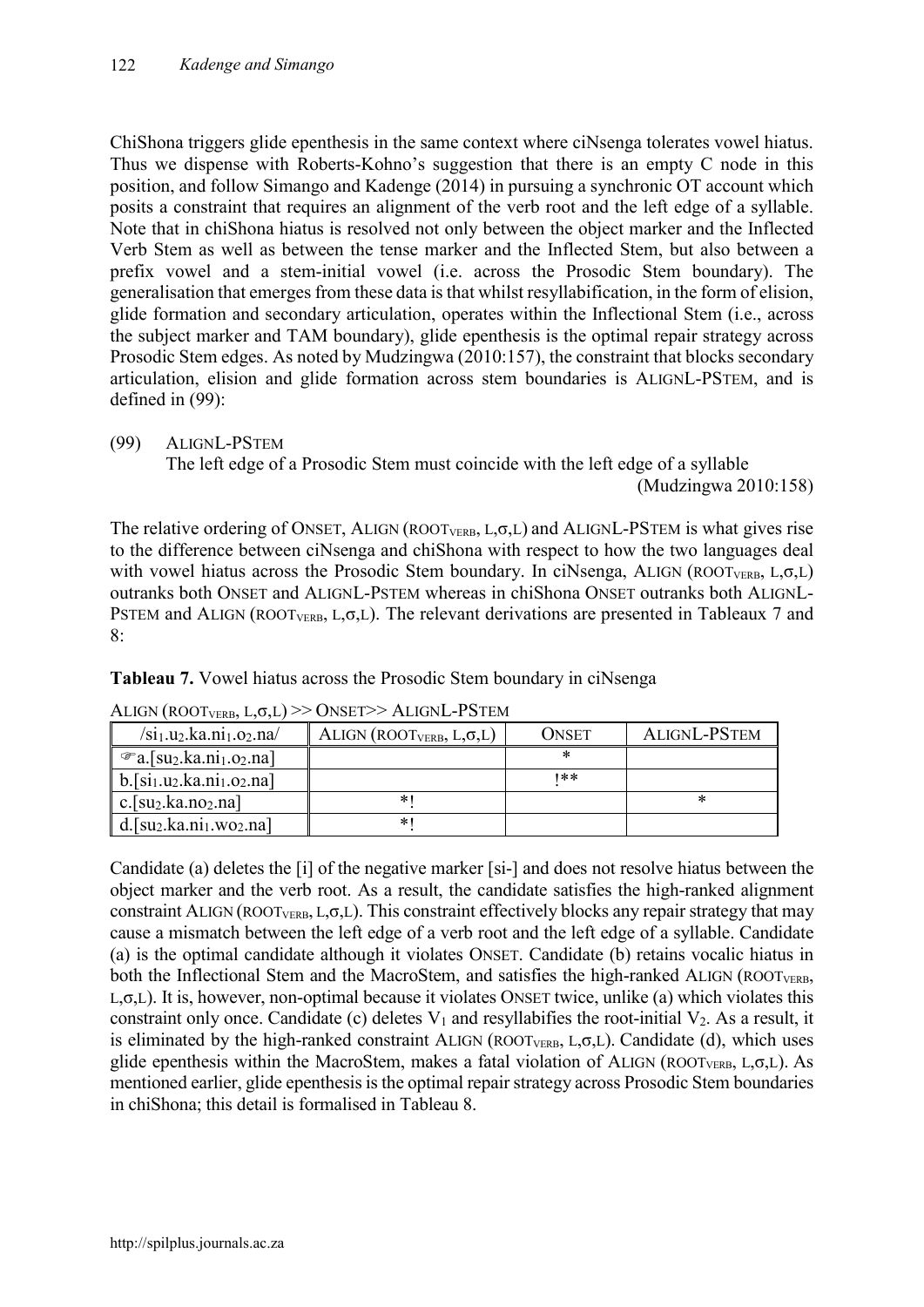| UNSET, ALIGNE-I STEM $\geq$ ALIGN (KOOTVERB, L,O,L)    |       |                     |                                   |  |  |  |  |
|--------------------------------------------------------|-------|---------------------|-----------------------------------|--|--|--|--|
| /ku1-02na/                                             | ONSET | <b>ALIGNL-PSTEM</b> | ALIGN (ROOTVERB, $L, \sigma, L$ ) |  |  |  |  |
| $a.$ [ku <sub>1</sub> .o <sub>2</sub> .na]             | *1    |                     |                                   |  |  |  |  |
| $\mathcal{P}$ b.[ku <sub>1</sub> .wo <sub>2</sub> .na] |       |                     |                                   |  |  |  |  |
| $c.[kwo_2.na]$                                         |       |                     |                                   |  |  |  |  |
| $d.[k^wo_2.na]$                                        |       |                     |                                   |  |  |  |  |
| $e$ [ko <sub>2</sub> .na]                              |       |                     |                                   |  |  |  |  |

**Tableau 8.** Glide epenthesis across the Prosodic Stem boundary in chiShona

ONSET ALIGNL-PSTEM>> ALIGN (BOOT  $I(\sigma I)$ 

The faithful parse (a) is eliminated by the inviolable constraint ONSET. Candidate (b) resolves hiatus through glide epenthesis which is the optimal strategy across the Prosodic Stem boundary. Furthermore, (b) satisfies the high-ranked constraints ONSET and ALIGNL-PSTEM and, as a result, is the optimal candidate. Candidate (c), which resolves hiatus through glide formation, fatally violates the high-ranked ALIGNL-PSTEM. It could also be eliminated by \*COMPLEX. Candidates (d) and (e) eliminate hiatus through secondary articulation and elision, respectively. Consequently, both candidates fatally violate the high-ranked ALIGNL-PSTEM. In (100) and (101), we provide a summary of the constraint rankings in chiShona and ciNsenga, respectively. The constraints that are ranked differently in the two languages are italicised.

### *ChiShona*

(100) *ONSET*, *ALIGNL-PSTEM*, \*COMPLEX, \*V:, ANCHOR L, \*C<sup>s</sup>, \*C<sup>i</sup>, \*C<sup>w</sup>V<sub>LAB</sub>, \*LOW-GLIDE>> MAX-IO(RT)>> MAX-IO(µ), *ALIGN (ROOTVERB, L,σ,L)*

### *CiNsenga*

(101) *ALIGN (ROOTVERB, L,σ,L)>> ONSET* >> *ALIGNL-PSTEM*, \*COMPLEX, \*Vː, ANCHOR L, \*C<sup>s</sup>, \*C<sup>i</sup>, \*C<sup>w</sup>V<sub>LAB</sub>, \*LOW-GLIDE>> MAX-IO(RT)>> MAX-IO(µ)

### **6. Conclusion**

What has been demonstrated in this article is that vocalic hiatus is dispreferred in ciNsenga and chiShona, as it is in many languages of the world. It has been shown that both languages utilise glide formation, secondary articulation and elision to resolve vowel hiatus in the nominal and verbal domains. Glide formation operates when  $V_1$  is [+high] and onsetless. When  $V_1$  is /u/ and is preceded by a consonant, secondary articulation is used as labialised consonants are allowed; when  $V_1$  is  $/i$ , elision operates because palatalised consonants are banned in both languages. Elision is also triggered when  $V_1$  is /a/ because pharyngealised consonants and low glides are prohibited in both languages. Although the same hiatus repair strategies apply in both languages, a typological difference is evident within verbs, specifically across the Prosodic Stem boundary: in ciNsenga hiatus resolution is blocked, while in the same domain in chiShona vowel hiatus has to be resolved through glide epenthesis. By positing that ONSET is ranked lower than ALIGN (ROOT<sub>VERB</sub>, L, $\sigma$ ,L) in ciNsenga, and that ONSET and ALIGNL-PSTEM are inviolable in chiShona, we have accounted for the variation between the two languages.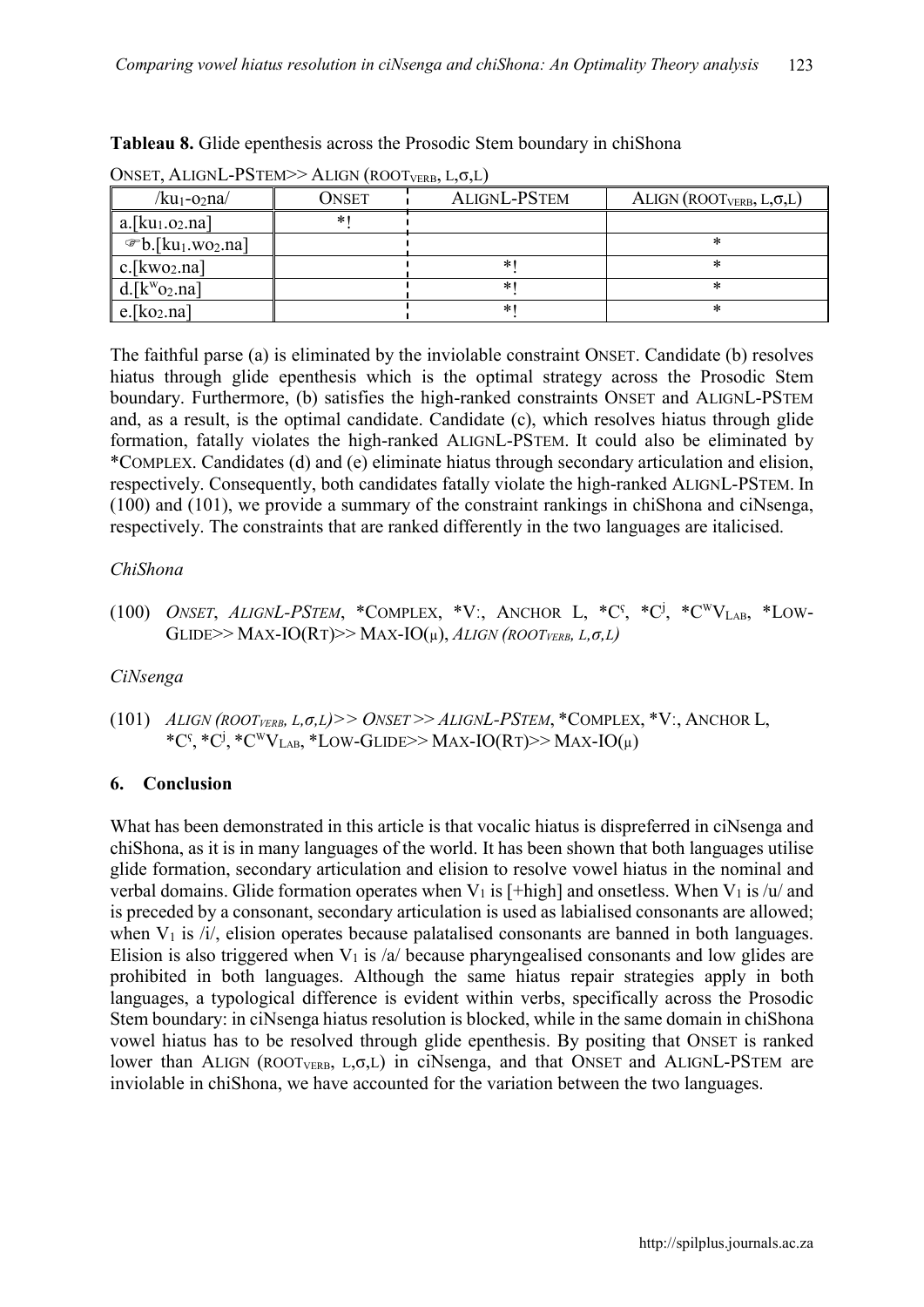### **Abbreviations and symbols used in this article**

| <b>ALIGNL</b>             | align left                          |
|---------------------------|-------------------------------------|
| $\mathcal{C}_{0}^{(n)}$   | consonant                           |
| CL                        | noun class                          |
| $\mathsf{C}^{\mathrm{w}}$ | labialised consonant                |
| $\mathcal{C}^{\varsigma}$ | pharyngealised consonant            |
| $\overline{C}^j$          | palatalised consonant               |
| <b>FUT</b>                | future tense                        |
| Fv                        | final vowel                         |
| INF                       | infinitive                          |
| <b>IFS</b>                | inflectional final suffix           |
| L                         | left                                |
| <b>OBJ</b>                | object                              |
| <b>OCP</b>                | <b>Obligatory Contour Principle</b> |
| <b>OM</b>                 | Object marker                       |
| <b>OT</b>                 | <b>Optimality Theory</b>            |
| <b>NEG</b>                | negative marker                     |
| PASS                      | passive                             |
| <b>PSTEM</b>              | prosodic stem                       |
| PST                       | past tense                          |
| <b>RED</b>                | reduplicative                       |
| <b>RT</b>                 | root node                           |
| sg                        | singular                            |
| <b>SM</b>                 | subject marker                      |
| <b>TAM</b>                | tense-aspect-mood                   |
| $V_1$                     | first vowel                         |
| V <sub>2</sub>            | second vowel                        |
| $V_{LAB}$                 | labial vowel                        |
| $\frac{1}{2}$             | input (underlying representation)   |
| П                         | output (surface representation)     |
| σ                         | syllable                            |
| $\mu$                     | mora                                |
| $\rightarrow$             | is realised as                      |
|                           | syllable boundary                   |
| $\ast$                    | ungrammatical                       |
| #                         | word boundary                       |
| P                         | optimal candidate                   |

### **Acknowledgement**

Earlier versions of this paper were presented at the 2013 Annual Conference of the Linguistic Society of Southern Africa (LSSA) at the University of Stellenbosch, and at the Conference on the Phonetics and Phonology of Sub-Saharan Languages (in memory of Professor Tony Traill), at the University of the Witwatersrand in July 2013. We are grateful to the audiences at both conferences for their encouragement and to two anonymous reviewers for their useful comments and suggestions. All errors, however, remain our responsibility.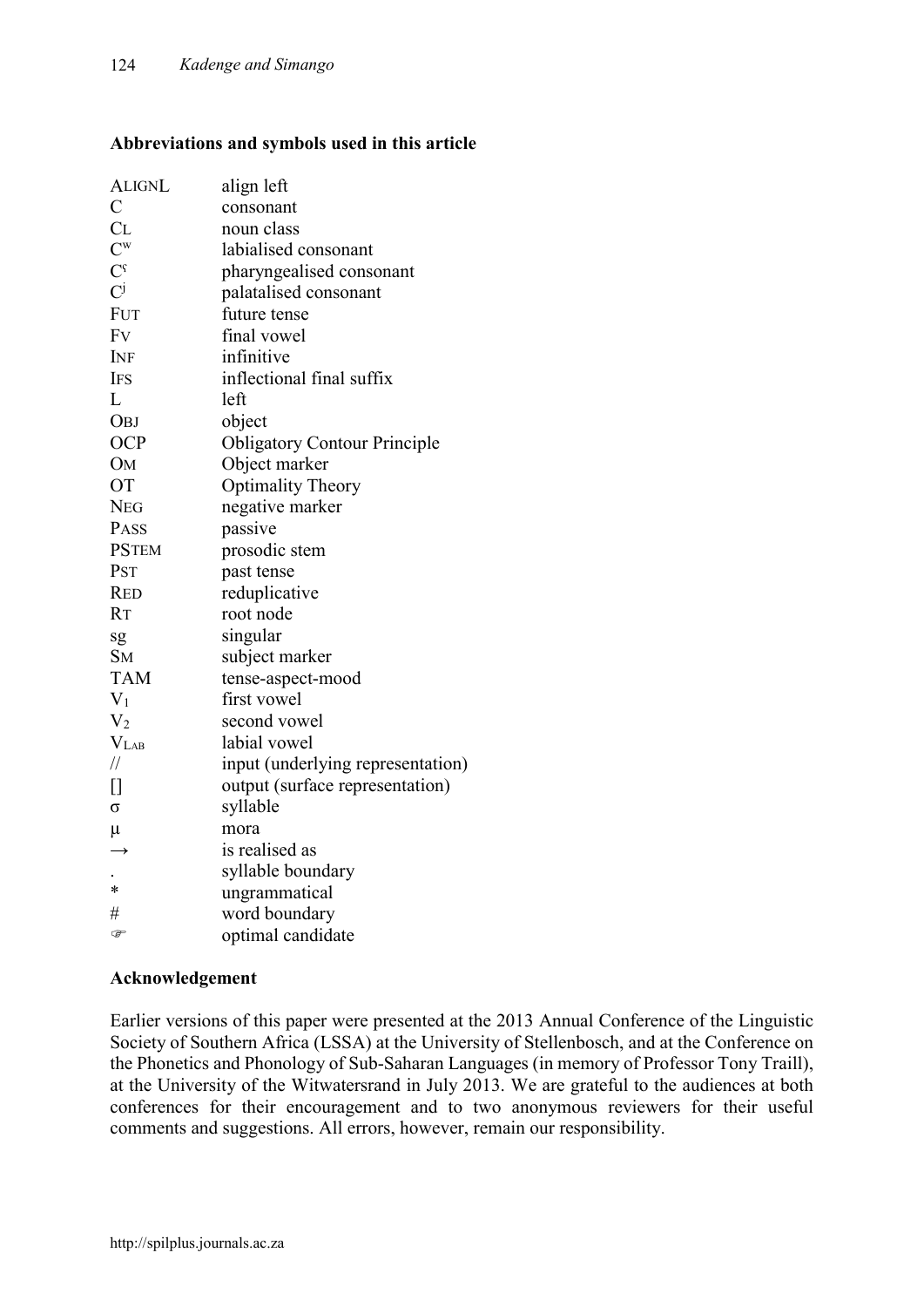### **References**

Casali, R.F. 1997. Vowel elision in hiatus contexts: Which vowel goes? *Language* 73: 493-533.

Casali, R.F. 1998. *Resolving hiatus.* New York: Garland.

Casali, R.F. 2011. Hiatus resolution. In M. van Oostendorp, C.J. Ewen, E. Hume and K. Rice (eds.) *The Blackwell companion to phonology*. Malden, MA and Oxford: Wiley Blackwell Publishers. pp. 1434-1460.

Clements, G.N. and E. Hume. 1995. The internal organization of speech sounds. In J. Goldsmith (ed.) *The handbook of phonological theory*. Oxford: Blackwell. pp. 245-506.

Clements, G.N. and S.J. Keyser. 1983. *CV phonology: A generative theory of the syllable.* Cambridge, MA: MIT Press.

Downing, L.J. 2006. *Canonical forms in prosodic morphology*. Oxford: Oxford University Press.

Downing, L.J. and M. Kadenge. 2014. Prosodic stems in Shona. Paper presented at The Prosodic Hierarchy in a Typological Perspective Workshop, 14-15 March 2014, Stockholm University, Stockholm.

Fortune, G. 1955. *An analytical grammar of Shona.* Longman: London.

Fortune, G. 1980. *Shona grammatical constructions*. Harare: Mercury Press.

Good, G. 2005. Reconstructing morpheme order in Bantu: The case of causativization and applicativization. *Diachronica* 22: 3-57.

Harford, C. 1997. When two vowels go walking: Vowel coalescence in Shona. *ZAMBEZIA: Journal of Humanities of the University of Zimbabwe* 24(1): 69-85.

Hayes, B. 1989. Compensatory lengthening in moraic phonology. *Linguistic Inquiry* 20(2): 235- 305.

Ito, J. 1989. A prosodic theory of epenthesis. *Natural Language & Linguistic Theory* 7(2): 217- 259.

Kadenge, M. 2008. The Phonology of Nambya. Unpublished PhD thesis, University of Zimbabwe.

Kadenge, M. 2010. Hiatus contexts and hiatus resolution strategies in Zezuru. *Southern African Linguistics and Applied Language Studies* 28(1): 1-11.

Kager, R. 1999. *Optimality Theory*. Cambridge: Cambridge University Press.

Katamba, F. 1989. *An introduction to phonology*. London and New York: Longman.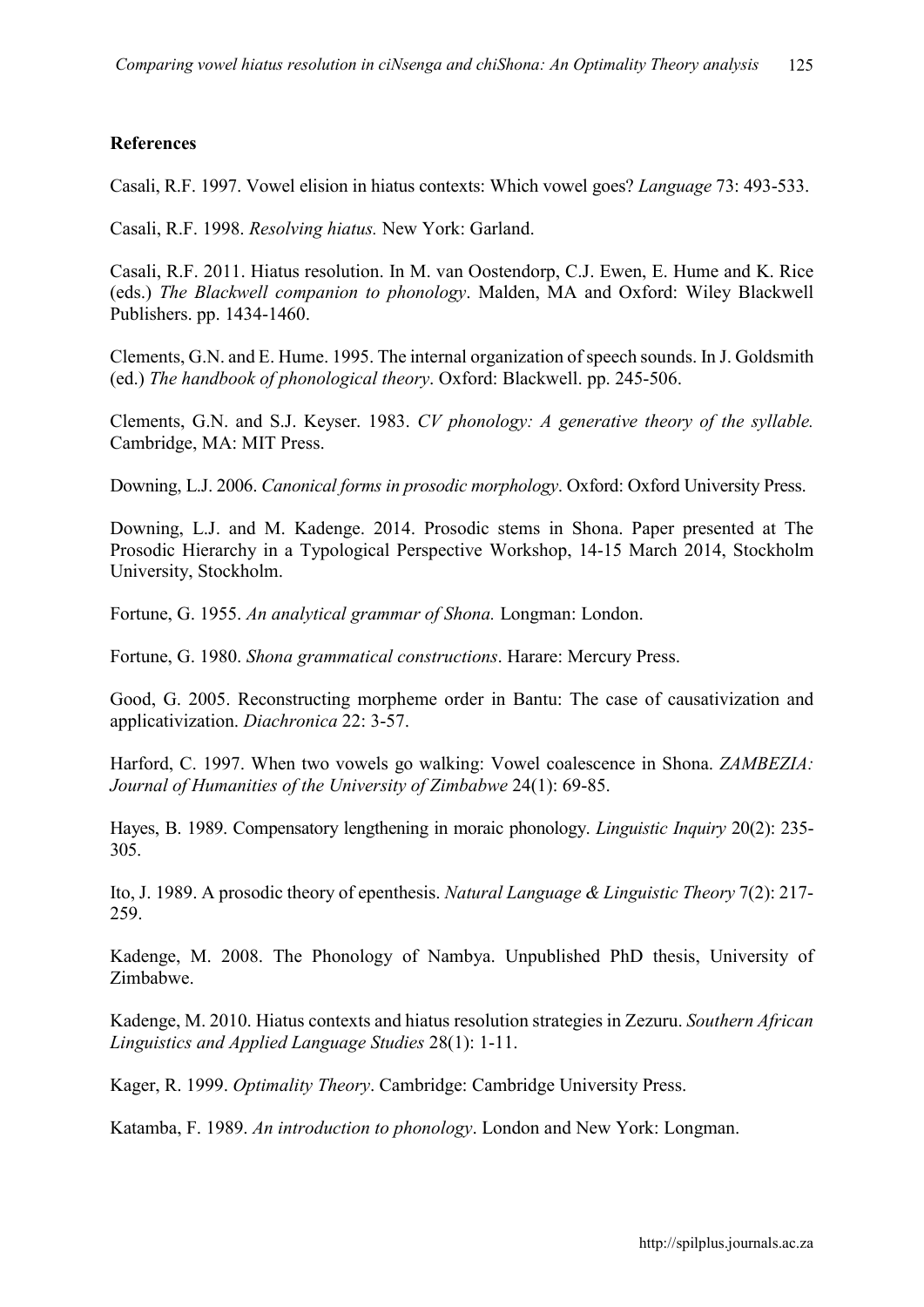Liphola, M.M. 2001. Aspects of phonology and morphology of Shimakonde. Unpublished PhD dissertation, Ohio State University.

Masagbor, G.A. 1989. Glide formation and vowel elision processes in Ivie (North Ibie). *Journal of West African Languages* VIX(1): 87-103.

McCarthy, J. 2008. *Doing Optimality Theory: Applying theory to data*. Malden, MA: Blackwell Publishing.

Mchombo, S.A. 1999. Quantification and verb morphology: The case of reciprocals in African languages. *Linguistic Analysis* 29: 182-213.

Mkanganwi, K.G. 1995. Shona: A grammatical sketch. Unpublished manuscript, University of Zimbabwe.

Miti, L. 2001. *A linguistic analysis of ciNsenga: A Bantu language spoken in Zambia and Malawi*. CASAS Book Series No. 16. Cape Town: The Centre for Advanced Studies of African Society.

Mtenje, A. 1992. Extralinguistic constraints on rule application in Chichewa and Chiyao phonology. *African Languages and Cultures* 5(1): 65-73.

Mtenje, A. 2007. On recent trends in phonology: Vowel sequences in Bantu languages. *SOAS Working Papers in Linguistics* 15(2007): 33-48.

Myers, S. 1987. Tone and the structure of words in Shona. Unpublished PhD dissertation, University of Massachusetts.

Mudzingwa, C. 2010. Shona morphophonemics: Repair strategies in Karanga and Zezuru. Unpublished PhD dissertation, University of British Columbia.

Mudzingwa, C. 2013. Hiatus resolution strategies in Karanga (Shona). *Southern African Linguistics and Applied Language Studies* 31(1): 1-24.

Mudzingwa, C. and M. Kadenge. 2011. Comparing hiatus resolution in Karanga and Nambya: An Optimality Theory account. *Nordic Journal of African Studies* 20(3): 203-240.

Mudzingwa, C. and M. Kadenge. 2013. An analysis of the ghost augment in chiShona. *South African Journal of African Languages* 33(1): 87-93.

Odden, D. and M. Odden. 1999. Kihehe syllable structure. In H. van der Hulst and R.A. Ritter (eds.) *The syllable: Views and facts*. New York: Mouton de Gruyter. pp. 417-445.

Prince, A. and P. Smolensky. 2004. *Optimality Theory: Constraint interaction in generative grammar*. Malden, MA: Blackwell.

Roberts-Kohno, R. 1995. Vowel coalescence and hiatus in Kikamba. In A. Akinlabi (ed.) *Theoretical approaches to African linguistics*. New Jersey: Africa World Press. pp. 313-328.